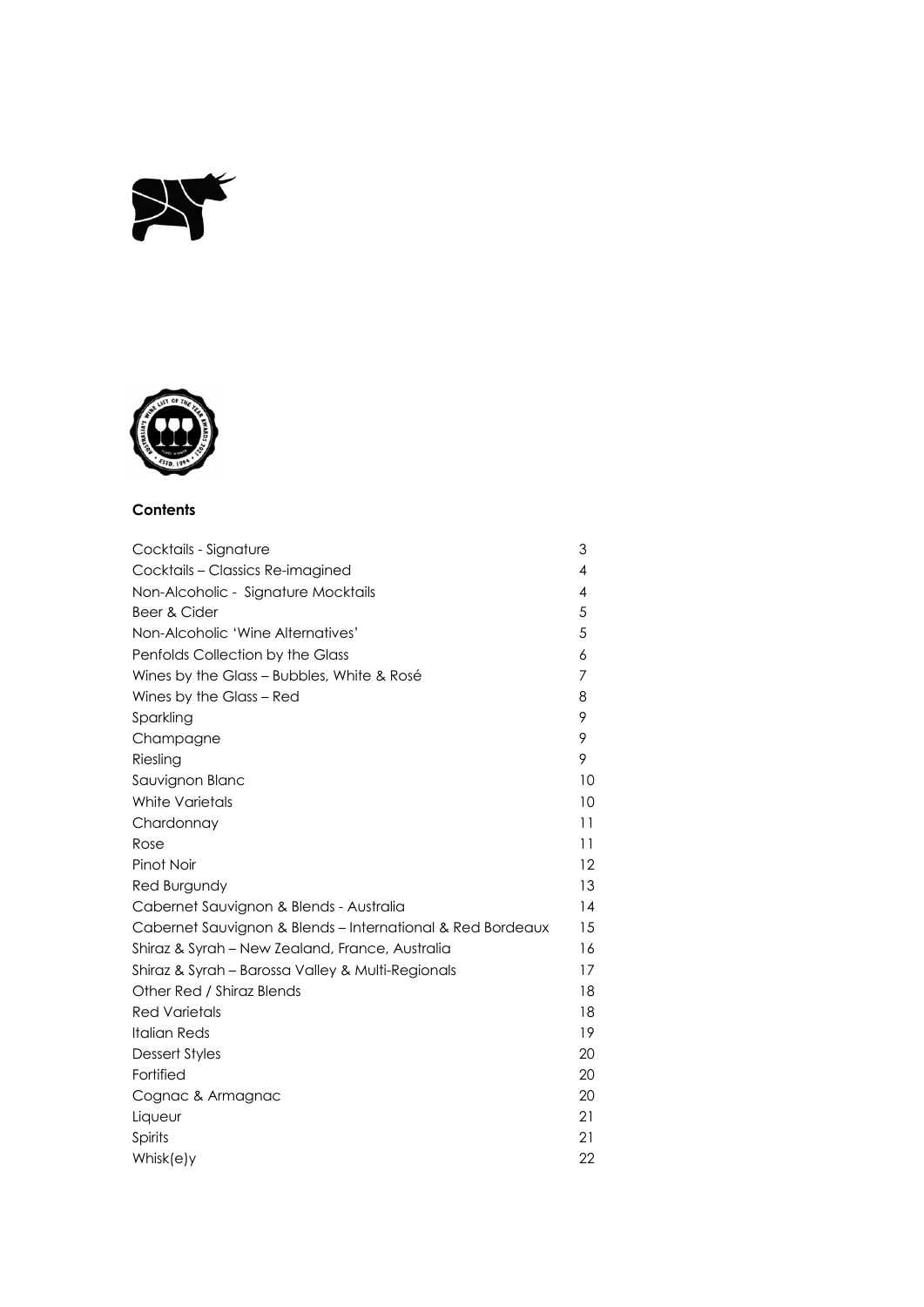# COCKTAIL LIST

AUTUMN 2022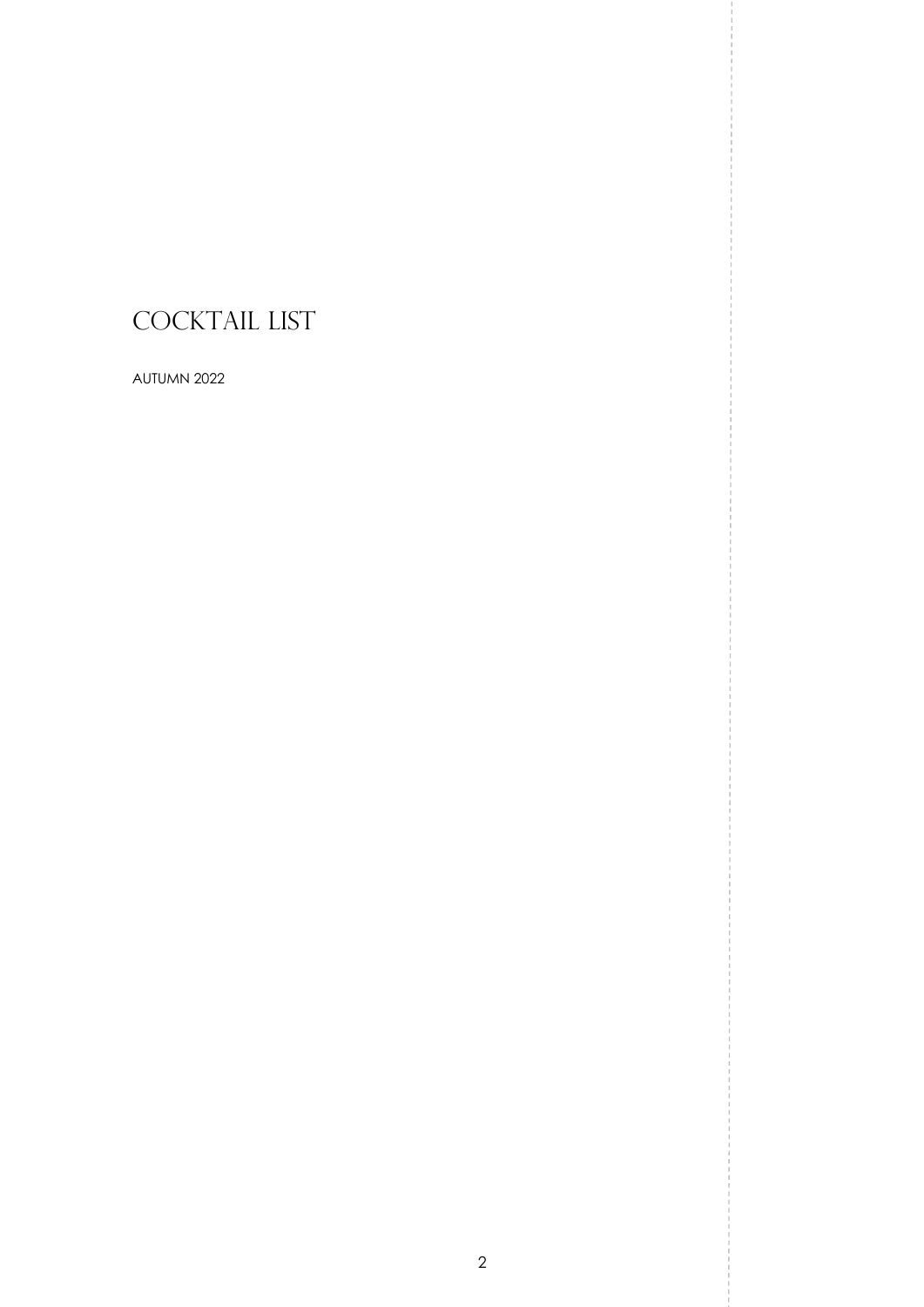# COCKTAILS – signature

|                                                                           | THE GOLDEN NUGGET                                                                                                                                                                                                                                                               | \$40 |
|---------------------------------------------------------------------------|---------------------------------------------------------------------------------------------------------------------------------------------------------------------------------------------------------------------------------------------------------------------------------|------|
|                                                                           | The Victorian Gold Rush was an era in the mid 1800s where<br>the discovery of the valuable material had brought a large<br>procurement of wealth for our fair state. We are proud to<br>present a cocktail that pays homage to this historical<br>moment in Victorian history.  |      |
|                                                                           | At the heart of the drink is Diplomatico Reserva - a dark,<br>golden rum from Venezuela aged for a minimum of 12 years<br>in Pedro Ximenez and Olorosso casks; shaken with our Artisan<br>almond & honey orgeat, a lashing of white cacao and<br>topped with marshmallow cream. |      |
|                                                                           | On the side to complement the experience we present an<br>Almond & Honey Nougat, coated in 24-karat gold leaf a<br>touch of bougie and class!                                                                                                                                   |      |
|                                                                           | Diplomatico Reserva Rum, White Cacao, Almond & Honey<br>Orgeat, Marshmallow Cream.                                                                                                                                                                                              |      |
|                                                                           |                                                                                                                                                                                                                                                                                 |      |
| REAL HOUSEWIVES OF SOUTH YARRA<br>drink out with your claws out!          | Our all-time favourite signature drink. It is sweet & sharp                                                                                                                                                                                                                     | 24   |
| ALLEYWAY LOVE AFFAIR<br>Don't be shy, push this button                    | Grey Goose Vodka, Licor 43, Passionfruit, Vanilla Syrup, Lemon Juice<br>Ketel One Vodka, Blueberry Syrup, Pineapple, Lemon Juice                                                                                                                                                | 23   |
| FATAL ATTRACTION                                                          | Seductive, confident, handsome and dangerously mysterious.<br>Ketel One Vodka, Crème de Violette, Grapefruit, Blueberry, Marshmallow                                                                                                                                            | 23   |
| <b>TAINTED LOVE</b>                                                       | Sometimes I feel, I got to, drink away. I got to, drink away<br>Havana White Rum, Lychee Liquor, Tawny Port, Lemon Juice                                                                                                                                                        | 23   |
| <b>SLOE GIN GENIE</b>                                                     | I'm a Genie in a glass; you gotta crush me the right way<br>Hayman's Sloe Gin, Four Pillars Rare Dry Gin, Sugar Syrup, Lemon Juice                                                                                                                                              | 24   |
| CONQUISTADOR'S TONIC                                                      | A refreshing restorative to revive your spirit of renaissance<br>Espolon Tequila Blanco, Brandy, Hibiscus, Fig Liqueur Lemon, Lime Juice                                                                                                                                        | 24   |
| <b>HOT FUZZ</b>                                                           | A cocktail for all the elaborate adventurers and over-achievers out there<br>Aperol, Four Pillars Rare Dry Gin, Limoncello, Passionfruit, Earl Grey,<br>Lemon Juice, (hint of) Chilli, Egg White (served cool room temperature)                                                 | 24   |
| FROM PARIS TO ROME WITH LOVE<br>A flirtatious drink for the free-spirited | Maker's Mark Bourbon, Amaretto, Chambord, Apple & Cinnamon Syrup, Cream                                                                                                                                                                                                         | 24   |

# **MORE COCKTAILS ON NEXT PAGE…**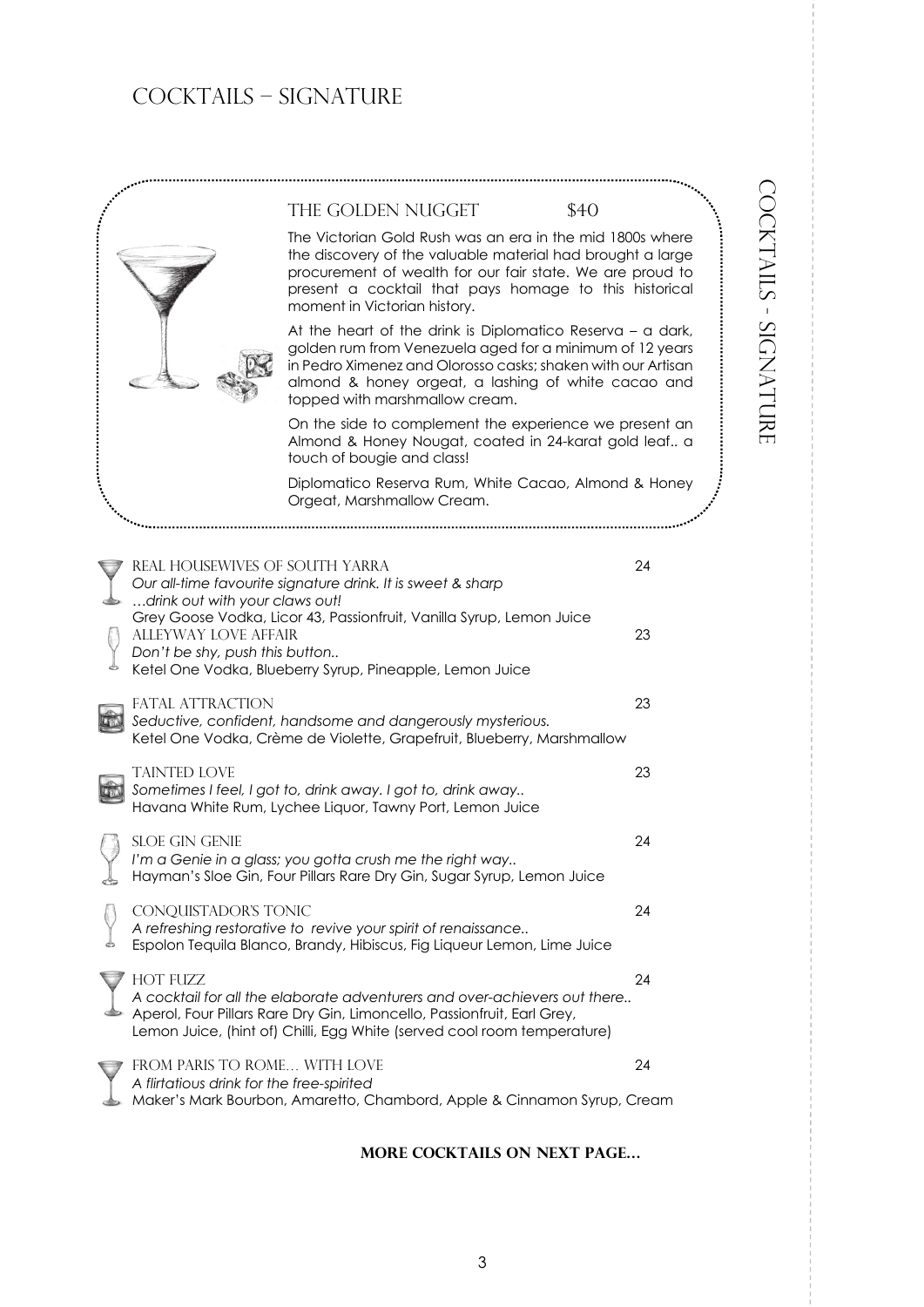# COCKTAILS - Classics Re-imagined … our VERSIONS oF old time favourites

|  | ORCHARD ROAD PARTY<br>An apple a day keeps the doctor away!                                                                                                                      | <i>(APPLE MARTINI)</i><br>Our Very Own Sour Apple Infused Tanqueray Gin Martini, Lime, Sugar Syrup | 23 |
|--|----------------------------------------------------------------------------------------------------------------------------------------------------------------------------------|----------------------------------------------------------------------------------------------------|----|
|  | SAKURA GIN FIZZ<br>Repeat after me: "I am Geisha Kween!"<br>Roku Gin, Lemon Juice, Sugar Syrup, Egg White, Yuzu Soda                                                             | (GIN FIZZ)                                                                                         | 22 |
|  | NOCHE DE CHICAS<br>'cause girls just wanna have fun!                                                                                                                             | (PALOMA)<br>Espolon Blanco Tequila, Grapefruit Juice, Hibiscus, Lime, Blood Orange                 | 22 |
|  | HOKKAIDO OLD FASHIONED <i>(OLD FASHIONED)</i><br>Made with a Japanese whisky crafted the old-fashioned way<br>all smoke but no mirrors.                                          | White Oak Distillery 'Tokinoka' Blended Whisky, Apple, Cinnamon, Applewood                         | 26 |
|  | LINGERING STRANGER<br>Seductive and mysterious; seems sweet at first but can turn spicy<br>Maker's Mark Bourbon, Sweet Vermouth, Pepperberry,<br>Lemon Juice, Peychaud's Bitters | <i>MANHATTAN</i>                                                                                   | 26 |
|  | COWHIDE ESPRESSO<br>A butterscotch-themed espresso martini, just because.<br>Ketel One Vodka, Kahlua, Espresso, Butterscotch Cream                                               | <b>(ESPRESSO MARTINI)</b>                                                                          | 26 |
|  | LAST NIGHT IN TORONTO HOT TODDY<br>This feels like a warm hug from an old flame                                                                                                  | Bacon-washed Bourbon, Golden Maple Syrup, Lemon Juice, Served Hot                                  | 26 |

# Non- Alcoholic - Signature Mocktails

| <b>GARDEN SOUR</b><br>Seedlip 'Garden 108', Lavender, Blueberry, Pineapple, Lemon Juice               | 21 |
|-------------------------------------------------------------------------------------------------------|----|
| THE ONLY WAY IS TOORAK<br>Lyre's 'White Cane Spirit', Passionfruit, Elderflower, Lemon Juice, Bitters | 21 |
| <b>BABY SIESTA</b><br>Lyre's 'Italian Orange', Grapefruit Juice, Hibiscus, Lime Juice                 | 21 |

 $\subset$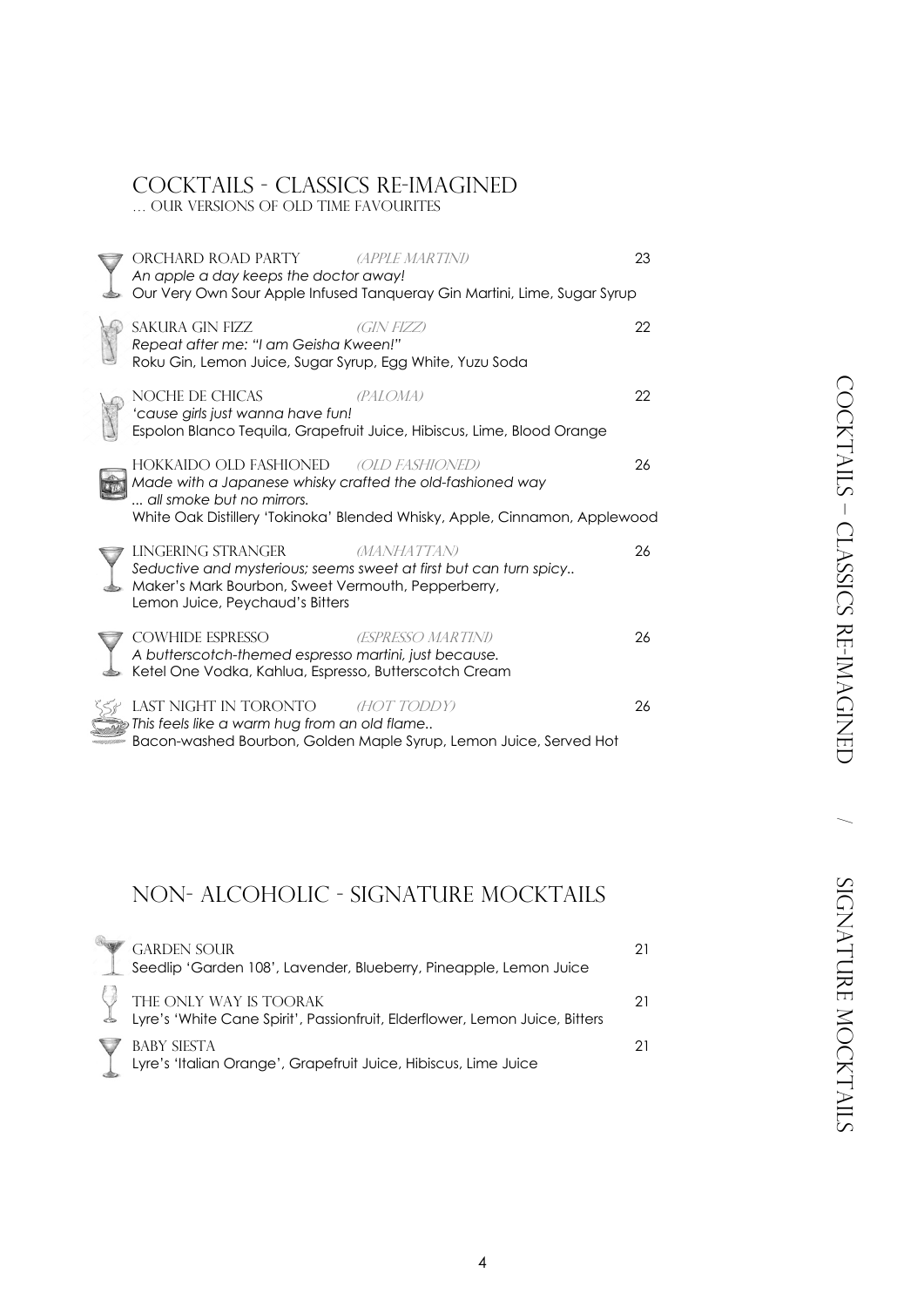# **Beer**

| Asahi 'Super Dry'       | Japan        | 12 |
|-------------------------|--------------|----|
| Peroni 'Nastro Azzuro'  | <b>Italy</b> | 12 |
| Peroni 'Rosso'          | <b>Italy</b> | 12 |
| Sierra Nevada Pale Ale  | <b>USA</b>   | 14 |
| Balter, 'XPA'           | QLD          | 14 |
| Cascade 'Premium Light' | TAS          | 8  |

# **Cider**

| Pipsqueak Apple Cider                                                           | <b>WA</b> | 12. |
|---------------------------------------------------------------------------------|-----------|-----|
| AVAL Artisanal Apple Cider Brut                                                 | France    | つつ  |
| AVAL means "Apple" in Breton, the traditional language of Bretagne, France.     |           |     |
| This region has been producing cider for more than 1,000 years and it is touted |           |     |

*This region has been producing cider for more than 1,000 years and it is touted by industry insiders as the best in the world. The result of natural fermentation of 100% pure apple juice (never from concentrate), AVAL is 6% ABV and contains no added sugar or sweetener. This fantastic artisanal French cider is also naturally gluten-free. Santé!*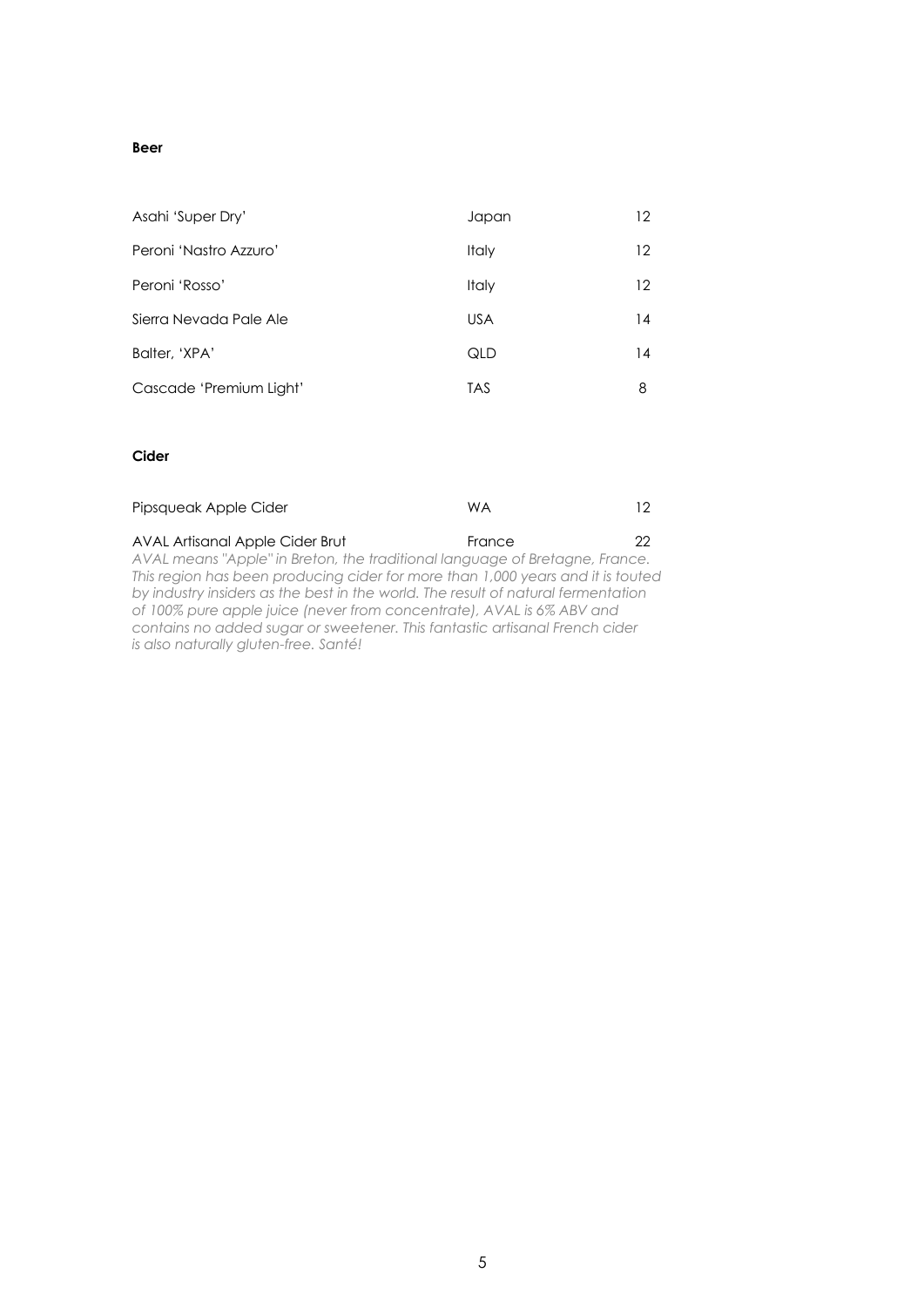Penfolds.

#### **Penfolds Collection by the glass**

We are proud to present a handful of select wines from the renowned Penfolds winery, available by the glass using Coravin preservation.

Since 1844, Penfolds has played a pivotal role in the evolution of winemaking with a history and heritage that profoundly reflects Australia's journey from colonial settlement to the modern era. The stories and philosophies behind each label bring a timeless quality, making Penfolds wines special and compelling for collectors and drinkers the world over.

#### **Wines by the glass (150ml unless otherwise stated)**

| <b>Riesling</b>  | 2021 | Penfolds 'Bin 51'<br>Eden Valley's and cool-climate induces riesling with great finesse and elegance,<br>gaining worldwide recognition for producing definitive world-class Riesling. In their<br>youth, the wines possess scented floral and citrus aromas, with a mineral edge and<br>marked natural acidity.                                                                                                                                                                                                                                                | Eden Valley, SA<br>16                |            |
|------------------|------|----------------------------------------------------------------------------------------------------------------------------------------------------------------------------------------------------------------------------------------------------------------------------------------------------------------------------------------------------------------------------------------------------------------------------------------------------------------------------------------------------------------------------------------------------------------|--------------------------------------|------------|
| Chardonnay       | 2020 | Penfolds 'Reserve Bin 20A'<br>Fruit is hand-picked into small bins and then whole-bunch pressed. A portion of the<br>juice is incrementally filled to barrel directly from the press and allowed to undergo a<br>natural fermentation. Enhanced mouthfeel and complexity is achieved by<br>fermenting and maturing on solids with sensitive, intermittent yeast lees stirring. 100%<br>malolactic fermentation (all natural).                                                                                                                                  | Adelaide Hills, SA                   | 59         |
| <b>Red Blend</b> | 2018 | Penfolds 'Bin 389'<br>Cabernet Sauvignon, Shiraz<br>Bin 389 was often referred to as 'Baby Grange'. First made in 1960 by the legendary<br>Max Schubert, this was the wine that helped forge Penfolds reputation with red wine<br>drinkers by combining the structure of cabernet sauvignon with the richness of shiraz.                                                                                                                                                                                                                                       | Multi-Regional, SA                   | 49         |
| <b>Shiraz</b>    | 2019 | Penfolds 'RWT Bin 798'<br>This wine represents single region Barossa Valley shiraz matured only in French oak.<br>The style is opulent and fleshy, contrasting with Grange, which is more muscular and<br>assertive. RWT is made from fruit primarily selected for its aromatic qualities and lush<br>texture. The result is a wine that helps to redefine Barossa shiraz at the highest quality<br>level.                                                                                                                                                     | Barossa Valley, SA                   | 95         |
|                  | 2017 | Penfolds 'Grange'<br>The original and most powerful expression of Penfolds multi-vineyard, multi-district<br>blending philosophy, Grange is arguably Australia's most celebrated wine and is<br>officially listed as a Heritage Icon of South Australia. Crafted utilising fully-ripe,<br>intensely-flavoured and structured shiraz grapes, the result is a unique Australian style<br>that is now recognised as one of the most consistent of the world's great wines. This<br>release in 2021 commemorates the 70th anniversary since Grange was first made. | Multi-Regional, SA<br>150ml<br>100ml | 400<br>270 |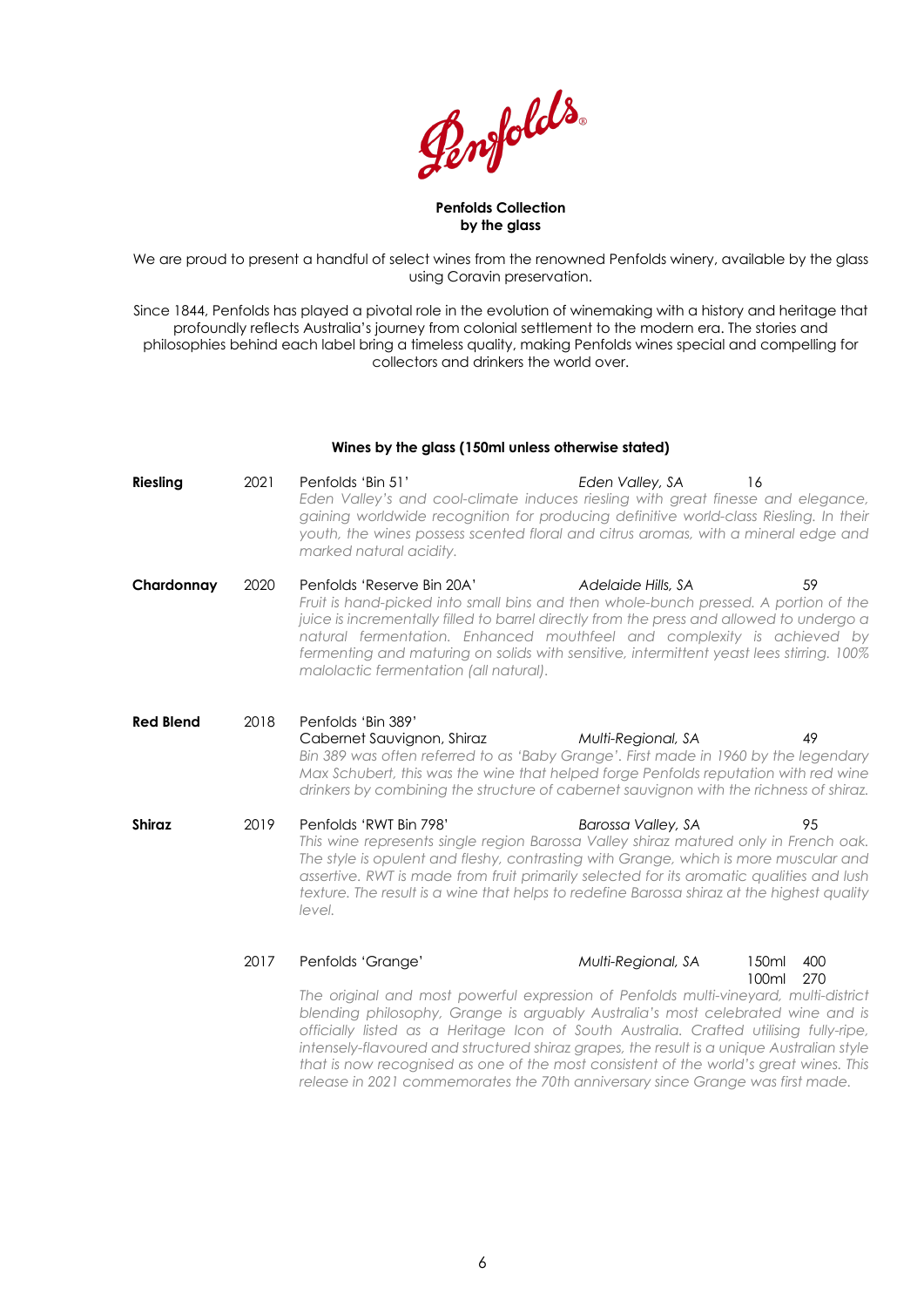# **Wines By The Glass (150ml)**

#### **Bubbles**

|                                  | <b>NV</b>       | Biancavigna, Prosecco                                                                                                                                                                                                                                                                                                                                                                              | Veneto, Italy               | 14 |
|----------------------------------|-----------------|----------------------------------------------------------------------------------------------------------------------------------------------------------------------------------------------------------------------------------------------------------------------------------------------------------------------------------------------------------------------------------------------------|-----------------------------|----|
|                                  | <b>NV</b>       | Tattinger 'Cuvée Prestige' Brut                                                                                                                                                                                                                                                                                                                                                                    | Reims, France               | 28 |
|                                  |                 | White                                                                                                                                                                                                                                                                                                                                                                                              |                             |    |
|                                  |                 |                                                                                                                                                                                                                                                                                                                                                                                                    |                             |    |
| <b>Riesling</b>                  | 2021            | Penfolds 'Bin 51'                                                                                                                                                                                                                                                                                                                                                                                  | Eden Valley, SA             | 16 |
|                                  | 2020            | Dr Loosen 'Bernkasteler Lay' Kabinett                                                                                                                                                                                                                                                                                                                                                              | Mosel, Germany              | 19 |
| <b>Sauv Blanc</b>                | 2020            | Dog Point                                                                                                                                                                                                                                                                                                                                                                                          | Marlborough, NZ             | 16 |
| P. Gris/Gigio                    | 2020            | Protero 'Pinots', Pinot Grigio, Pinot Nero                                                                                                                                                                                                                                                                                                                                                         | Adelaide Hills, SA          | 16 |
|                                  | 2017            | Domaines Schlumberger<br>'Les Princes Abbes', Pinot Gris                                                                                                                                                                                                                                                                                                                                           | Alsace, France              | 18 |
| <b>Varietals &amp; Aromatics</b> |                 |                                                                                                                                                                                                                                                                                                                                                                                                    |                             |    |
|                                  | 2019            | Yeringberg, Viognier                                                                                                                                                                                                                                                                                                                                                                               | Yarra Valley, VIC           | 18 |
|                                  | 2019            | Jean-Luc-Jamet 'Couzou'                                                                                                                                                                                                                                                                                                                                                                            |                             |    |
|                                  |                 | Marsanne, Roussanne, Viognier                                                                                                                                                                                                                                                                                                                                                                      | Rhône Valley                | 34 |
| Chardonnay                       | 2019            | Louis Jadot                                                                                                                                                                                                                                                                                                                                                                                        | Chablis, France             | 25 |
|                                  | 2020<br>colour. | Jeff Carrel 'Morillon Blanc'<br>Gorgeous old-world & 'buttery' style. This wine is made with botrytised grapes (or "noble rot").<br>Vinified dry "Morillon Blanc" is the original name for Chardonnay. The older the grapes, the<br>stronger the expression of roasted botrytis grapes combined with a more concentrated                                                                           | Languedoc, France           | 16 |
|                                  | 2017            | La Crema 'Saralee's Vineyard'<br>Grapes sourced from the heart of the Russian River Valley, honouring the late Saralee Kundee,<br>the region's most respected and loved wine-growing visionaries. Lemon custard, oak, flirts with<br>notes of pineapple, pear and minerals. Quintessentially American in style: balanced,<br>rounded, and satisfies the most discerning Chardonnay fans in spades. | Russian River Valley, US 32 |    |
|                                  | 2020            | Penfolds 'Reserve Bin 20A'                                                                                                                                                                                                                                                                                                                                                                         | Adelaide Hills, SA          | 59 |
| Rosé                             | 2020            | Maison Saint Aix                                                                                                                                                                                                                                                                                                                                                                                   | Provence, France            | 16 |
|                                  | 2019            | Domaine Gavoty 'Cuvee Clarendon'<br>This is the top cuvée of the Domaine, made with the "saignée" method. Only the must<br>obtained by gravity after maceration is used and blended with the must coming out from<br>the first gentle press. A delightful nose of subtle raspberries and citrus fruits is followed with a<br>palate that is powerful, driven and flavourful.                       | Provence, France            | 24 |

# **Reds by the glass on next page..**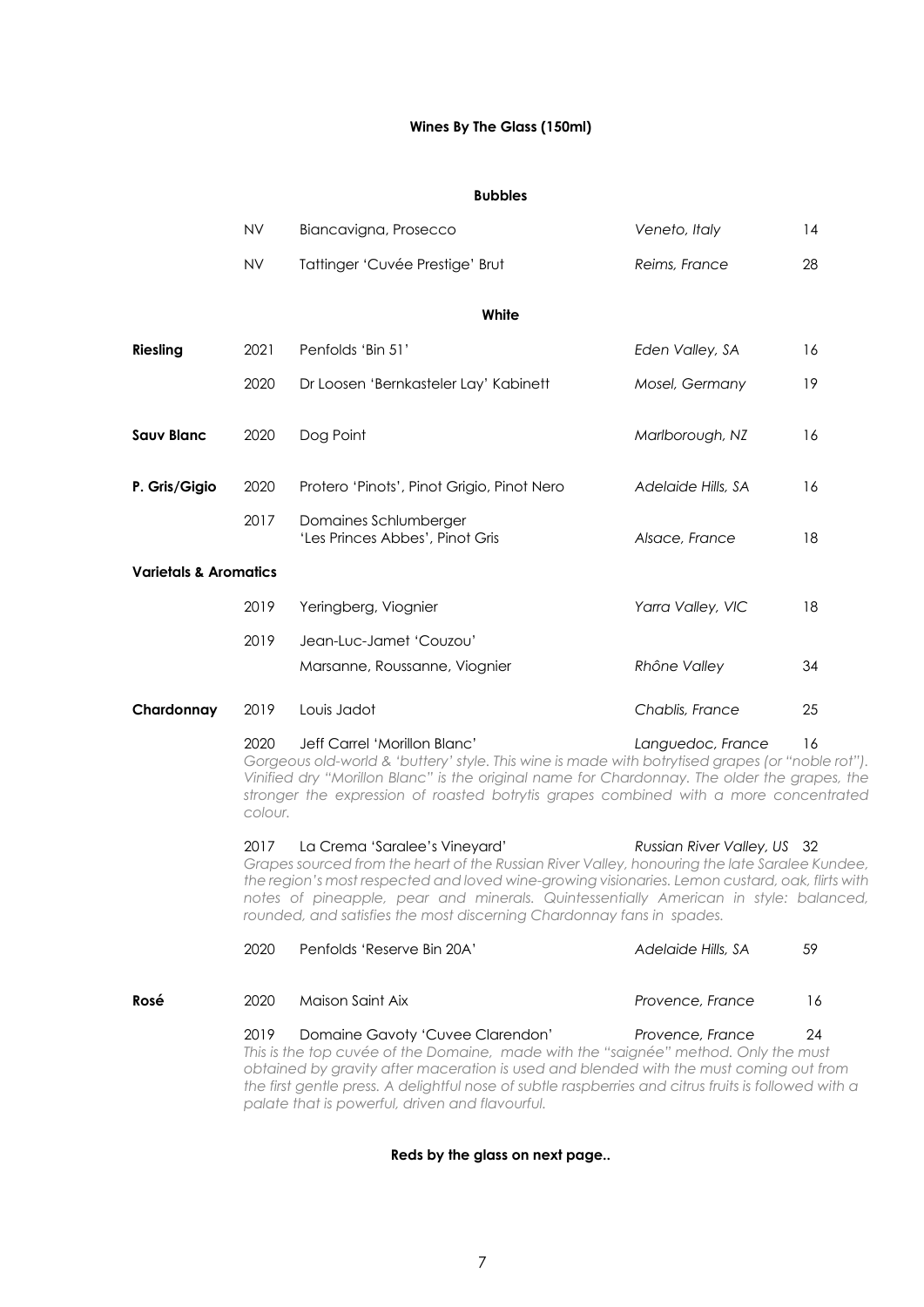#### **Pinot Noir** 2021 Levant by Levantine Hill *Yarra Valley, VIC* 17

#### 2019 Marc Rougeot-Dupin, 'Les Dames Huguettes'

*Hautes-Cotes de Nuits, Burgundy* 32 *Drinking this is like reading historic poetry - the reds from this region are the direct descendants of those 18th century Burgundies described as "full of fire, uplifting and light, almost all genius" by the Abbé Claude Arnoux, who in 1723 published the first book devoted to the wines of Bourgogne. Nuances of red cherry is deliciously backed with a balanced body and smooth tannins. A classic for the current times.* 

2019 Résonance 'Willamette Valley' *Oregon, USA* 32 *One of the most elegant Pinot Noir we have encountered this season. This is cool-climate North American Pinot Noir at its finest. Strawberries, raspberries backed up with a fine and elegant structure, tannin and freshness. The production of Résonance wines are overseen by Jacques Ladiere, who was once the chief winemaker of Maison Louis Jadot – one of the finest French Burgundian producers.*

#### **Varietals & Blends**

|                              | 2019 | Domaine Le Petit St Vincent<br>'Saumur Champigny', Cabernet Franc                                                                                                                                                                                                                                      | Loire Valley, France | 18 |
|------------------------------|------|--------------------------------------------------------------------------------------------------------------------------------------------------------------------------------------------------------------------------------------------------------------------------------------------------------|----------------------|----|
|                              | 2017 | Le Ragnaie 'Rosso di Montalcino', Sangiovese                                                                                                                                                                                                                                                           | Tuscany, Italy       | 25 |
|                              | 2017 | Giovanni Rosso,<br>Del Comune di Serralunga d'Alba, Nebbiolo                                                                                                                                                                                                                                           | Barolo, Italy        | 48 |
|                              | 2018 | Rockford, 'Moppa Springs',<br>Grenache, Mataro, Shiraz                                                                                                                                                                                                                                                 | Barossa Valley, SA   | 22 |
| <b>Cab Sauv &amp; Blends</b> | 2019 | Hickinbotham 'Trueman', Cabernet Sauvignon                                                                                                                                                                                                                                                             | McLaren Vale, SA     | 23 |
|                              | 2018 | Penfolds 'Bin 389', Cab Sauv, Shiraz                                                                                                                                                                                                                                                                   | Multi-Regional, SA   | 49 |
|                              | 2016 | Levantine Hill, 'Samatha's Paddock',<br>Cabernet Blend<br>Think brooding cassis, blackberry, backed up with sage leaf and jasmine. Overall complex<br>with a layered approach, supple fruit and a savoury touch. Crafty and elegant, with 18<br>months in French oak sees this wine deliver in spades. | Yarra Valley, VIC    | 65 |

| Shiraz | 2019 | Faithful Child                  | Heathcote, VIC | 20 |
|--------|------|---------------------------------|----------------|----|
|        | 2018 | Turners Crossing 'The Crossing' | Bendigo, VIC   | 28 |

2019 Torbreck 'The Struie' *Barossa & Eden, SA* 32 *This cuvée is a skilful blend of fruit from a 40 year old Eden Valley Shiraz vineyard and an 80 year old Barossa Shiraz vineyard – a marriage of elegance and intensity. Plush, dense and textural with a long finish. The tannins are soft yet concentrated in symphony with structure.*

2016 Oliver's Taranga 'M53' *McLaren Vale, SA* 80 *An outstanding wine from a splendid vineyard and low cropping vintage, this wine is made only in the best years. Super textured, creamy, silky, black fruits, cherry cola, full-flavoured with long and lingering fine tannins.*

#### 2018 Rockford 'Basket Press' *Barossa Valley, SA* 60 *Quontessentially Aussie and Barossa at heart - Made from grapes sourced from 60 to 140 year-old dry-grown vineyards across a range of Barossa soils, altitudes and micro-climates. Fruit is hand picked then vinified using classic Barossa techniques including a 19th-century wooden Bagshaw crusher, open fermentation and basket pressing. Supple velvety tannins with a fruit driven core, a welcomingly intense vintage with lots of depth and character.*

| 2019 | Penfolds 'RWT Bin 798' | Barossa Valley, SA |                        | 95  |
|------|------------------------|--------------------|------------------------|-----|
| 2017 | Penfolds 'Grange'      | Multi-Regional, SA | 150ml<br>$100ml$ $270$ | 400 |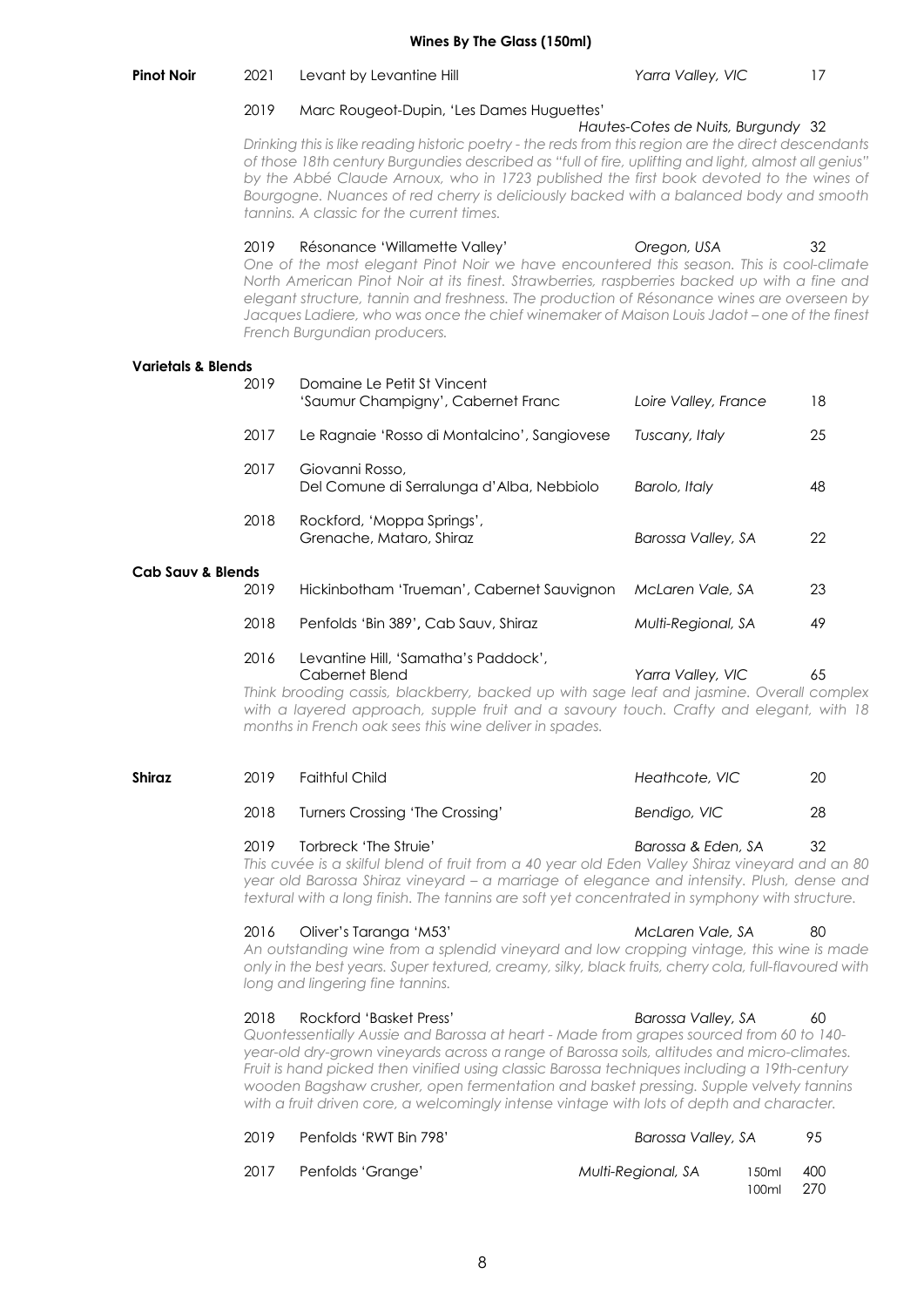# **Sparkling**

| Australia                       |                                                              |                      |      |
|---------------------------------|--------------------------------------------------------------|----------------------|------|
| ΝV                              | Stefano Lubiana, 'Brut Reserve'                              | Granton, Tasmania    | 85   |
| 2012                            | Ten Minutes By Tractor, 'Blanc de Blancs'                    | Mornington, VIC      | 110  |
| 2018                            | Cullen 'Rose Moon', Pétillant Naturel                        | Margaret River, WA   | 75   |
| <b>NV</b>                       | Kay Brothers, Sparkling Shiraz                               | McLaren Vale, SA     | 100  |
| <b>NV</b>                       | Rockford 'Black Shiraz', Disgorged 2020                      | Barossa Valley, SA   | 209  |
| <b>Italy</b>                    |                                                              |                      |      |
| <b>NV</b>                       | <b>Bottega Prosecco</b>                                      | Treviso              | 60   |
| NV                              | <b>Boron Prosecco</b>                                        | Veneto               | 65   |
| <b>NV</b>                       | <b>Biancavigna Prosecco</b>                                  | Veneto               | 65   |
| 2011                            | Contratto 'Millesimato'                                      | Oltrepò Pavese       | 170  |
|                                 | Champagne                                                    |                      |      |
| <b>Non-Vintage</b><br><b>NV</b> | Taittinger 'Cuvée Prestige'                                  | Reims                | 150  |
| <b>NV</b>                       | Krug 'Grande Cuvée 167eme'                                   | Reims                | 450  |
| <b>NV</b>                       | Dehours 'Grande Réserve'                                     | Mareuil-le-Port      | 200  |
| ΝV                              | Jacquesson 'Cuvée no. 738', Dégorgement Tardif               | Dizy                 | 460  |
| <b>NV</b>                       | Les Freres Mignon 'L'Aventure' Premier Cru', Blanc de Blancs | Avize, Cramant, Cuis | 300  |
| Vintage<br>2008                 | Laurent Perrier Millésimé                                    | Tours-sur-Marne      | 300  |
| 2008                            | Pierre Paillard Grand Cru 'La Grande Récolte'                | Bouzy                | 440  |
| 1996                            | Duval-Leroy Grand Cru 'Femme de Champagne'                   | Vertus               | 600  |
|                                 |                                                              |                      |      |
| 2012                            | Bollinger 'La Grande Année'                                  | Aÿ                   | 680  |
| 2012                            | Dom Pérignon                                                 | Épernay              | 850  |
| 2008                            | Tattinger 'Comtes de Champagne' Blanc de Blancs              | Reims                | 850  |
| 2014                            | Louis Roederer 'Cristal'                                     | Reims                | 1000 |
| Rosé                            |                                                              |                      |      |
| <b>NV</b>                       | Penfolds X Thienot Brut Rosé                                 | Reims                | 205  |
| <b>NV</b>                       | Pierre Paillard Grand Cru 'Les Terres Roses' Rosé            | <b>BOUZY</b>         | 340  |

|               |                                       | <b>Riesling</b>  |                                 |
|---------------|---------------------------------------|------------------|---------------------------------|
| Australia     |                                       |                  |                                 |
| 2020          | Clos Clare 'Watervale'                | Clare Valley, SA | 70                              |
| 2021          | Penfolds 'Bin 51'                     | Eden Valley, SA  | 70                              |
| 2020          | Frankland Estate 'Isolation Ridge'    |                  | <b>Frankland River WA</b><br>60 |
| Austria       |                                       |                  |                                 |
| 2008          | Weingut Bründlmayer 'Lyra'            | Kamptal          | 180                             |
| 2007          | Knoll 'Schütt' 'Smaragd'              | Wachau           | 200                             |
| 2008          | Franz Hirtzberger 'Smaragd'           | Wachau           | 300                             |
| <b>France</b> |                                       |                  |                                 |
| 2012          | G. Lorentz Grand Cru 'Altenberg'      | Alsace           | 170                             |
| Germany       |                                       |                  |                                 |
| 2020          | Dönnhoff                              | Nahe             | 65                              |
| 2020          | Dr Loosen 'Bernkasteler Lay' Kabinett | Mosel            | 90                              |
| 2017          | J.J Prum 'Auslese'                    | Mosel            | 200                             |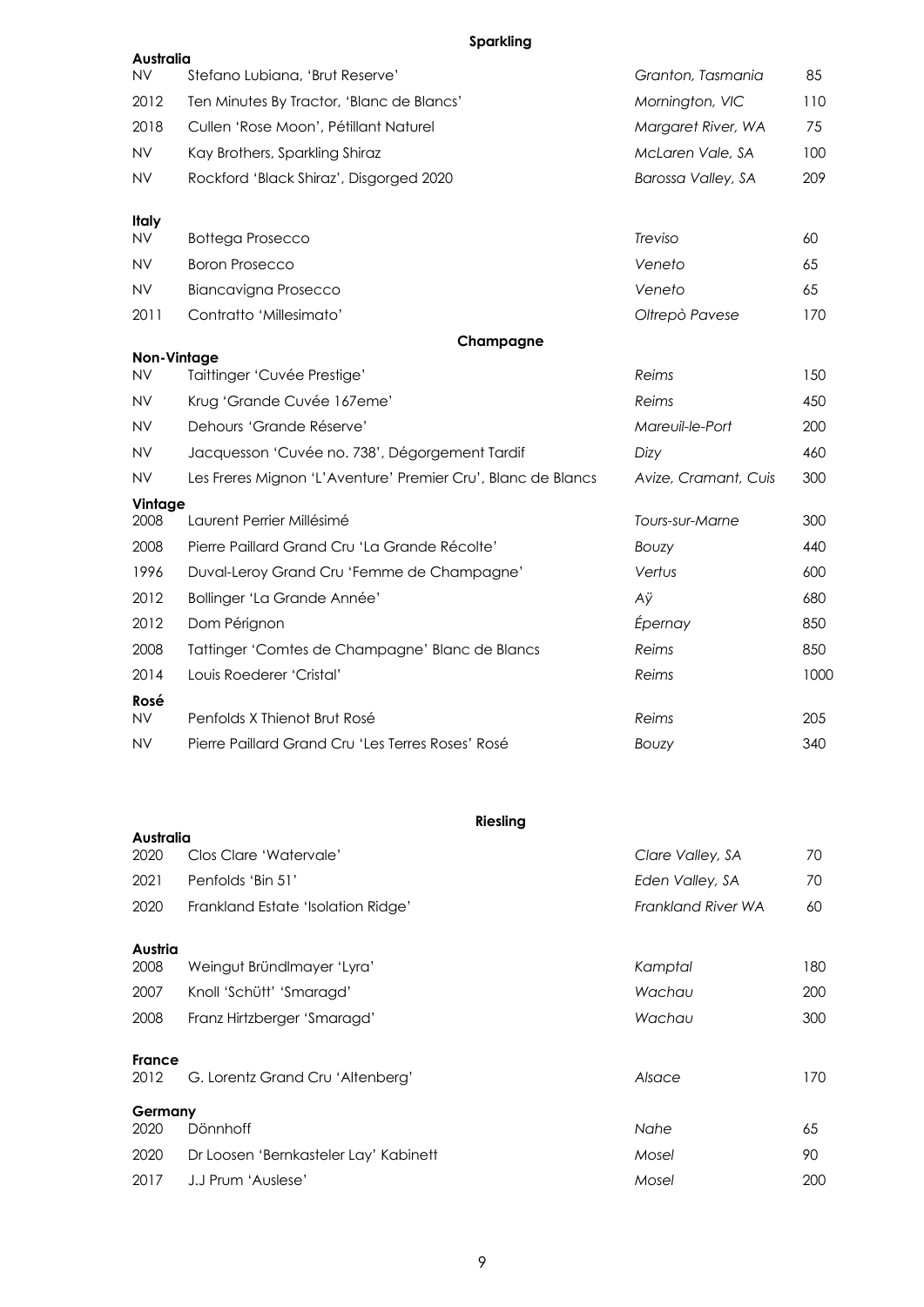# **Sauvignon Blanc**

| <b>Australia</b> |                                                                                                      |                    |            |
|------------------|------------------------------------------------------------------------------------------------------|--------------------|------------|
| 2020             | Thousand Candles 'Gathering Field'                                                                   | Yarra Valley, VIC  | 65         |
| 2017             | Mount Mary 'Reflexion', Fume Blanc                                                                   | Yarra Valley, VIC  | 90         |
|                  | <b>New Zealand</b>                                                                                   |                    |            |
| 2020             | Dog Point                                                                                            | Marlborough        | 70         |
| <b>France</b>    |                                                                                                      |                    |            |
| 2020             | Domaine Christian Salmon 'Clos des Criots' Pouilly-Fumé                                              | Pouilly-sur-Loire  | 95         |
| Italy            |                                                                                                      |                    |            |
| 2018             | Inama Vulcaia                                                                                        | Veneto             | 80         |
|                  | <b>White Varietals</b>                                                                               |                    |            |
| 2018             | F.X. Pichler, Grüner Veltliner                                                                       | Wachau, Austria    | 99         |
| 2018             | Jenny Dobson, Fiano                                                                                  | Hawke's Bay, NZ    | 75         |
| 2016             | Tellurian, Viognier                                                                                  | Heathcote, VIC     | 60         |
| 2019             | Yeringberg, Viognier                                                                                 | Yarra Valley, VIC  | 90         |
| 2020             | Te Whare Ra, 'Gewürtztraminer                                                                        | Marlborough, NZ    | 97         |
| 2010             | Kallerei Kaltern, Gewürztraminer                                                                     | Alto Adige, Italy  | 80         |
| 2020             | Protero 'Pinots', Pinot Grigio, Pinot Nero                                                           | Adelaide Hills, SA | 75         |
| <b>France</b>    |                                                                                                      |                    |            |
| 2017             | Domaines Schlumberger 'Les Princes Abbes', Pinot Gris                                                | Alsace             | 95         |
| 2016             | Domaine Ponsot, 1 er Cru 'Clos des Monts Luisants', Aligoté                                          | Burgundy           | 80C        |
| 2011             | Trimbach, Reserve, Muscat                                                                            | Alsace             | 75         |
| 2009             | Yves Cuilleron, Condrieu 'Les Chaillets', Viognier                                                   | Rhône Valley       | 15C        |
| 2019             | Jean-Luc-Jamet 'Couzou', Marsanne, Roussanne, Viognier                                               | Rhône Valley       | 16C        |
| 1999             | E. Guigal, Condrieu 'La Doriane', Viognier                                                           | Rhône Valley       | <b>200</b> |
| 2019             | Marc Bredif Vouvray, Chenin Blanc                                                                    | Loire Valley       | 75         |
| 2019             | Frédéric Mabileau, Chenin Blanc                                                                      | Loire Valley       | 95         |
| Spain            |                                                                                                      |                    |            |
| 2009             | Clos Mogador 'Nelin', Grenache Blanc, Macabeo,<br>Viognier, Pinot Noir, Escanyavelles, Pedro Ximenez | Priorat            | <b>100</b> |
| 2019             | Abellio, Albariño                                                                                    | Rias Baixs         | 55         |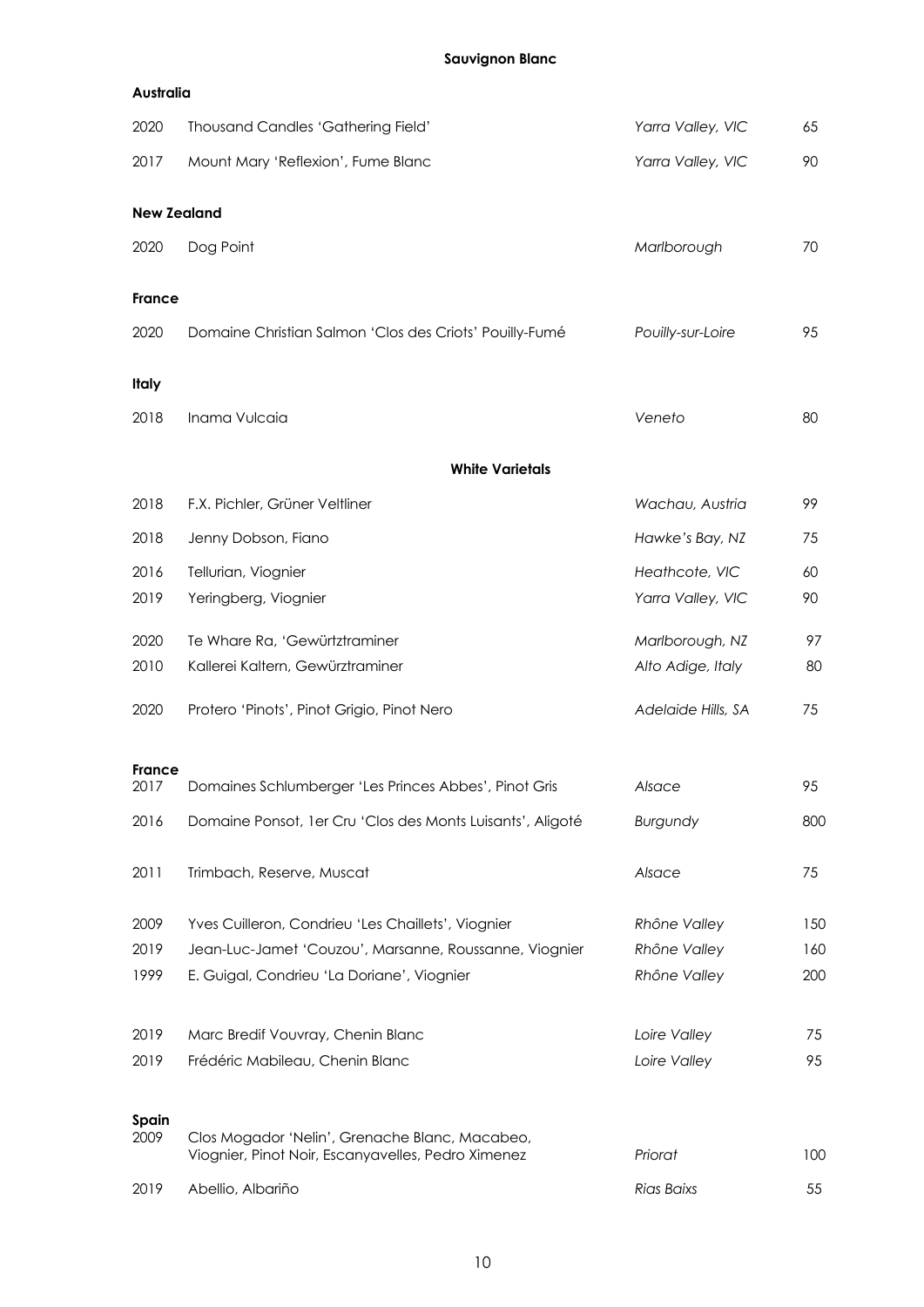# **Chardonnay**

# **Australia**

| Burton McMahon 'D'Aloisio'                                                        | Yarra Valley, VIC                                              | 80               |
|-----------------------------------------------------------------------------------|----------------------------------------------------------------|------------------|
| By Farr                                                                           | Geelong, VIC                                                   | 190              |
| <b>Bass Phillip 'Estate'</b>                                                      | Leongatha, VIC                                                 | 190              |
| Shadowfax<br>Curly Flat                                                           | Macedon Ranges, VIC<br>Macedon Ranges, VIC                     | 60<br>125        |
| Ten Minutes by Tractor 'Estate'<br>Ten Minues by Tractor 'Judd'                   | Mornington, VIC<br>Mornington, VIC                             | 85<br>180        |
| Sorrenberg                                                                        | Beechworth, VIC                                                | 150              |
| <b>Bream Creek</b><br>Tolpuddle                                                   | Marion Bay, TAS<br>Coal River Valley, TAS                      | 75<br>185        |
| Shaw & Smith 'M3'<br>Michael Hall, 'Piccadilly'<br>Penfolds 'Reserve Bin 20A'     | Adelaide Hills, SA<br>Adelaide Hills, SA<br>Adelaide Hills, SA | 120<br>95<br>280 |
| Robert Oatley 'Finisterre'<br>Cullen 'Kevin John'<br>Cullen 'Kevin John' (1500ml) | Margaret River, WA<br>Margaret River, WA<br>Margaret River, WA | 80<br>350<br>760 |
|                                                                                   |                                                                |                  |
| Charteris 'Vandermark'                                                            | Central Otago                                                  | 106              |
|                                                                                   |                                                                |                  |
| Kendall Jackson 'Vintner's Reserve'<br>La Crema 'Saralee's Vineyard'              | California<br><b>Russian River Valley</b>                      | 65<br>150        |
|                                                                                   |                                                                |                  |
| Jeff Carrel 'Morillon Blanc'                                                      | Languedoc                                                      | 80               |
| Louis Jadot<br>Domaine Oudin 'Vacoupins', 1er Cru                                 | Chablis<br>Chablis                                             | 120<br>180       |
| Domaine Tessier, Blanc 'Les Herbeux'<br>Domaine Rougeot 'Sous la Velle'           | Meursault<br>Meursault                                         | 130<br>400       |
| Bonneau du Martray, Grand Cru                                                     | Corton-Charlemange                                             | 650              |
| Yvon Clerget 'Les Perrieres' 1er Cru                                              | Puligny-Montrachet                                             | 810              |
|                                                                                   | <b>New Zealand</b>                                             |                  |

# **Rose & Skin Contact**

#### **Australia**

| 2019          | Garde                               | King Valley, VIC   | 45  |
|---------------|-------------------------------------|--------------------|-----|
| 2020          | Domenica                            | Beechworth, VIC    | 65  |
| 2018          | Nazaaray                            | Mornington, VIC    | 75  |
| 2021          | Rockford 'Alicante Bouchet'         | Barossa Valley, SA | 70  |
| <b>France</b> |                                     |                    |     |
| 2020          | Maison Saint Aix                    | Cotes de Provence  | 65  |
| 2019          | Domaine Gavoty 'Cuvee Clarendon'    | Cotes de Provence  | 110 |
| NV            | Maison Advinam 'L'Allumée' (Orange) | Graves, Bordeaux   | 160 |
| Italy         |                                     |                    |     |
|               |                                     |                    |     |

| 2018 Le Ragnaie 'Civitella' | Tuscany | 150 |
|-----------------------------|---------|-----|
|-----------------------------|---------|-----|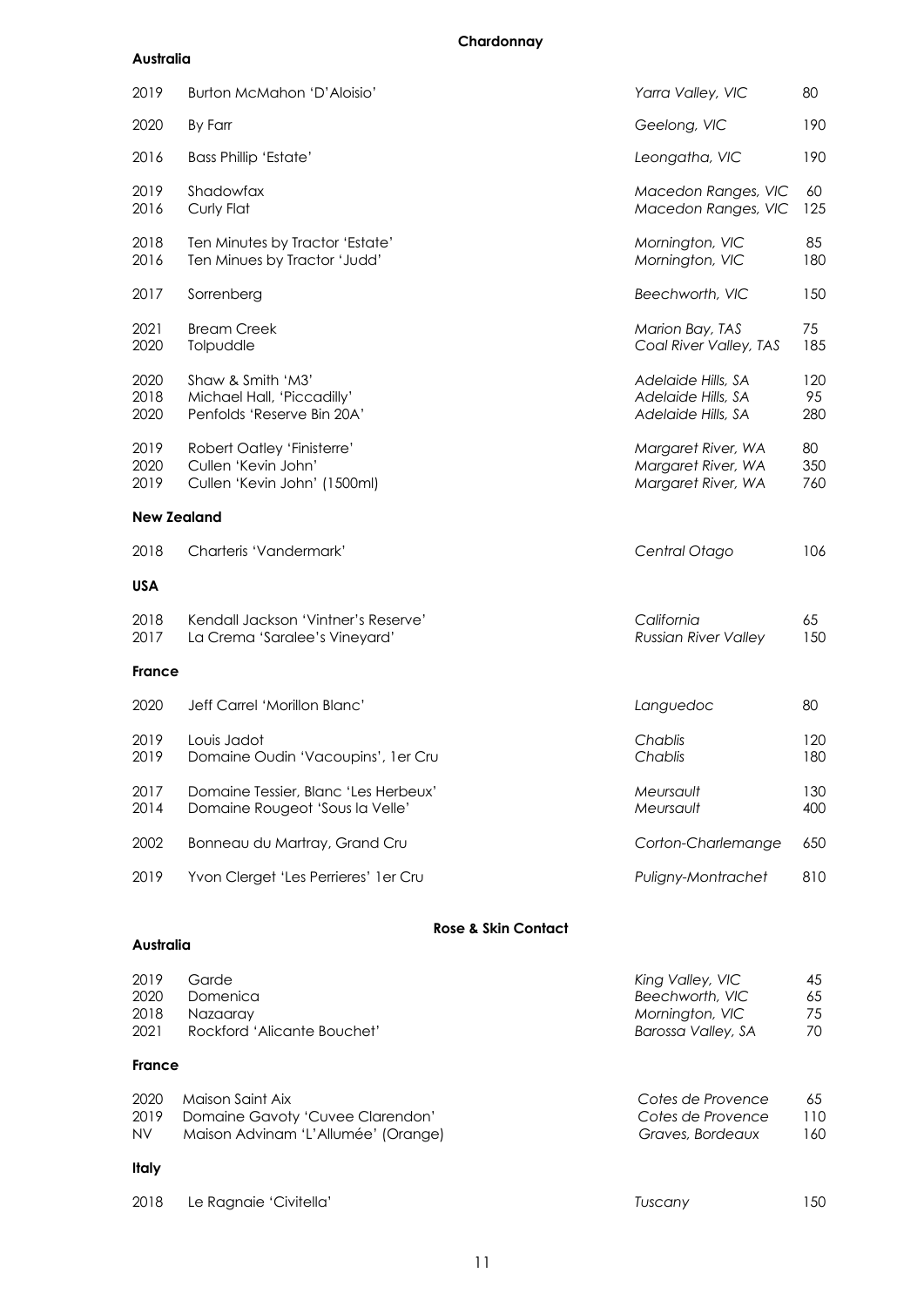# **Australia**

| 2021 | Giant Steps                            | Yarra Valley, VIC   | 80  |
|------|----------------------------------------|---------------------|-----|
| 2020 | Mac Forbes 'Woori Yallock Villages'    | Yarra Valley, VIC   | 105 |
| 2018 | Yeringberg                             | Yarra Valley, VIC   | 170 |
| 2021 | Levant by Levantine Hill               | Yarra Valley, VIC   | 75  |
| 2018 | Levantine Hill                         | Yarra Valley, VIC   | 175 |
| 2019 | Lethbridge                             | Geelong, VIC        | 99  |
| 2021 | Caledonia Australis                    | Gippsland, VIC      | 62  |
| 2020 | <b>Fleet Wines</b>                     | Gippsland, VIC      | 90  |
| 2021 | William Downie 'Bull Swamp'            | Gippsland, VIC      | 180 |
| 2014 | Savaterre 'Frere Cadet'                | Beechworth, VIC     | 112 |
| 2017 | Curly Flat                             | Macedon Ranges, VIC | 135 |
| 2018 | The Story Wines                        | Whitlands, VIC      | 72  |
| 2021 | Ten Minutes by Tractor '10X'           | Mornington, VIC     | 84  |
| 2019 | Ten Minutes by Tractor 'Down The Hill' | Mornington, VIC     | 120 |
| 2019 | Ten Minutes by Tractor ' Coolart Road' | Mornington, VIC     | 184 |
| 2019 | Avani 'AMRIT'                          | Mornington, VIC     | 85  |
| 2018 | Jones Road 'Nepean'                    | Mornington, VIC     | 97  |
| 2020 | Polperro                               | Mornington, VIC     | 105 |
| 2019 | Yabby Lake                             | Mornington, VIC     | 138 |
| 2019 | Josef Chromy                           | Tamar Valley, TAS   | 80  |
| 2017 | <b>Derwent Estate</b>                  | Derwent Valley, TAS | 95  |
| 2018 | Stefano Lubiana                        | Derwent Valley, TAS | 135 |
| 2020 | Marco Lubiana 'Lucille Vineyard'       | Huon Valley, TAS    | 110 |

# **New Zealand**

| 2019 | Dog Point                 | Marlborough   | 120 |
|------|---------------------------|---------------|-----|
| 2016 | Escarpment 'Kiwa'         | Martinborough | 185 |
| 2017 | Ostler 'Waitaki Valley'   | North Otago   | 85  |
| 2020 | Felton Road 'Bannockburn' | Central Otago | 160 |
| 2019 | Nanny Goat 'Basket Case'  | Central Otago | 195 |
| 2019 | Te Mata 'Alma'            | Hawke's Bay   | 165 |
| 1998 | Pegasus Bay 'Prima Donna' | Waipara       | 195 |

# **Germany**

| 2018         | <b>Bernard Huber 'Malterdinger'</b> | Baden      | 110 |
|--------------|-------------------------------------|------------|-----|
| <b>Italy</b> |                                     |            |     |
| 2019         | Alois Lageder                       | Alto Adige | 98  |

# **USA**

| 2018 | La Crema 'Sonoma Coast'       | Sonoma County        | 140 |
|------|-------------------------------|----------------------|-----|
| 2019 | Siduri                        | Russian River Valley | 150 |
| 2019 | Résonance 'Willamette Valley' | Oreaon               | 160 |

# **French Red Burgundy on next page..**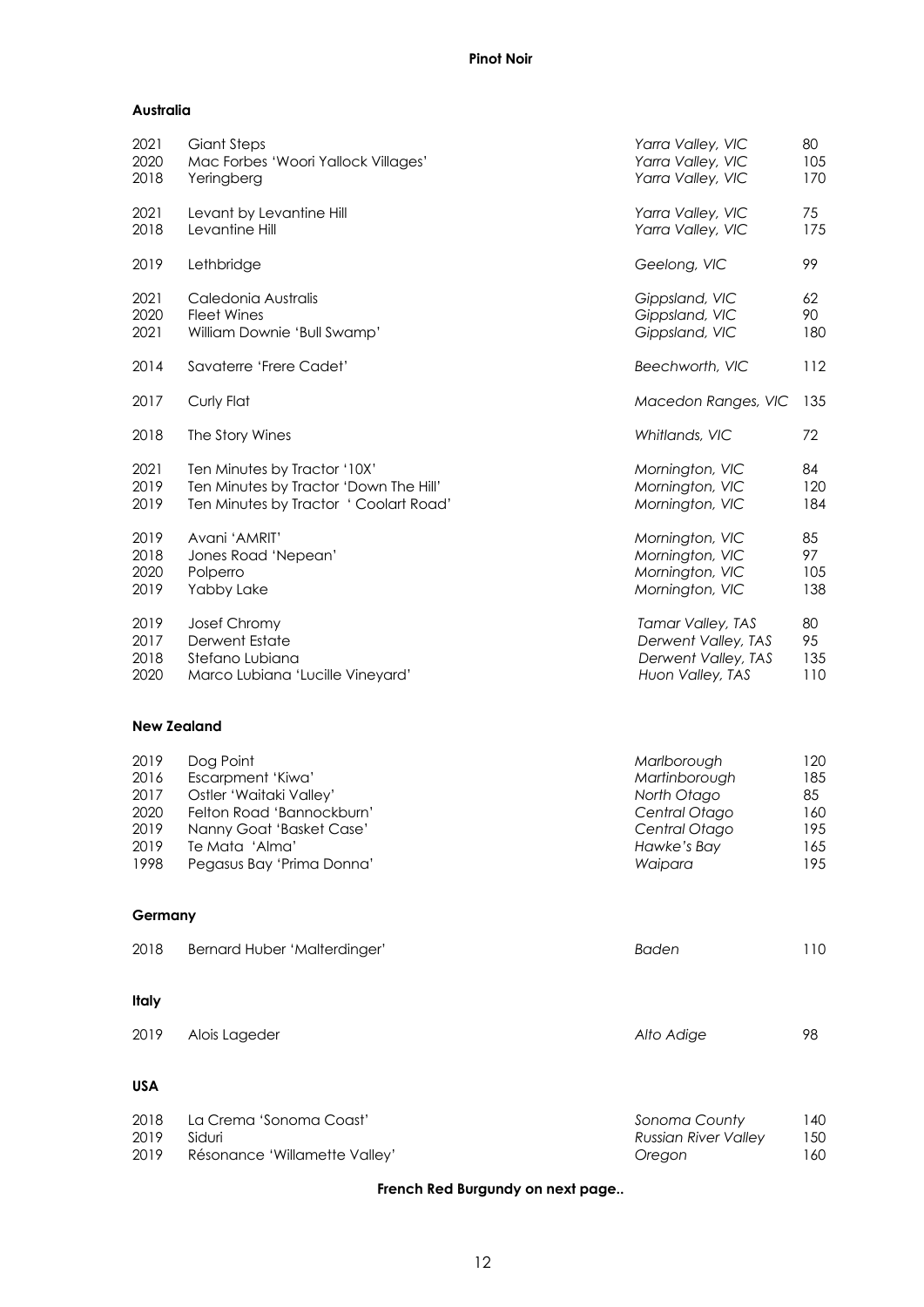#### **Red Burgundy**

#### **"In Burgundy, when we talk about "climate", we don't look up to heaven, but down to earth"** - **Bernard Pivot**

The reds of Burgundy are steeped in history and tradition, dating back to the medieval times. Cistercian monks planted Chardonnay and Pinot Noir grape vines in walled vineyards to stave off the plague. Over time, the thin, sloped strip of land called Côte d'Or (golden slope) has become the benchmark when it comes to the two grapes, renowned for its quality and homage to its tradition of 'old world' winemaking techniques.

#### **Bourgogne**

*Introductory styles from the overarching 350 villages across the Bourgogne appellation. These wines tend to be elegant and fresh, with the fruit more focused than in some New World Pinot Noir wines. There's a sense of maturity with even the younger ones, with the more aged ones showing unique floral notes.*

| 2018             | Domaine AC                        | Burgundy        | 85  |  |
|------------------|-----------------------------------|-----------------|-----|--|
| 2020             | Joseph Drouhin 'LaForêt'          | <b>Burgundy</b> | 90  |  |
| 2009             | Michel Gaunoux                    | <b>Burgundy</b> | 195 |  |
| Côte Chalonnaise |                                   |                 |     |  |
| 2019             | Marc Rougeot-Dupin, Givry Village | Givry           | 170 |  |

# **Côte de Beaune**

*It only makes sense the heart of Burgundy produces the most passionate wines. From iron and clay soils in the Pommard giving birth to the powerful Burgundies, to the high active chalk in the soils of Volnay producing the most elegant of reds; the villages of this region has been making wines suitable for early drinking, as well as wines made to age for decades.*

| 2018 | Domaine Fontaine Gagnard                     | Chassagne-Montrachet 245 |     |
|------|----------------------------------------------|--------------------------|-----|
| 2017 | Domaine Rougeot 'Clos des Roses'             | Pommard                  | 280 |
| 2018 | Marc Rougeot-Dupin, 'Clos Roussots', 1er Cru | <b>Maranges</b>          | 210 |
| 2008 | Remoissenet Père et Fils, 1 er Cru           | Beaune-Marconnets        | 320 |
| 2018 | Jean Marc Pavelot 'La Dominode', 1er Cru     | Savigny-les-Beaune       | 360 |
| 2016 | Latour Giraud 'Clos des Chênes' 1 er Cru     | Volnay                   | 400 |

# **Côte de Nuits**

*Known as the Champs-Elysées of Burgundy, the northern half of the Côte d'Or region is home to the best 'Grand Cru' wines, which makes up less than 1% of Burgundy's wine production. Between Dijon and Corgoloin, the wines grow along a narrow strip of hillside that is around 20km long and in parts, just 200 meters wide. Stunning reds from this region have a strong and confident personality, layered tannins with pleasantly juicy and crunchy acidity.*

| 2019 | Marc Rougeot-Dupin 'Les Dames Huguettes'         | Hautes-Côtes de Nuits  | 150  |
|------|--------------------------------------------------|------------------------|------|
| 2018 | Louis Jadot 'Le Vaucrain'                        | Côte de Nuits-Villages | 170  |
| 2018 | Domaine Marc Roy 'Clos Prieur'                   | Gevrey-Chambertin      | 420  |
| 2012 | Robert Chevillon 'Les Bousselots', 1 er Cru      | Nuits-Saint-Georges    | 540  |
| 2009 | Bruno Clavelier 'La Combe Brûlée'                | Vosne-Romanée          | 700  |
| 2001 | Comte Georges de Vogüé, 'Bonnes-Mares' Grand Cru | Chambolle-Musiany      | 1500 |
| 1996 | Comte Georges de Vogüé, 'Bonnes-Mares' Grand Cru | Chambolle-Musiany      | 1700 |
| 1995 | Comte Georges de Vogüé, 'Bonnes-Mares' Grand Cru | Chambolle-Musiany      | 1900 |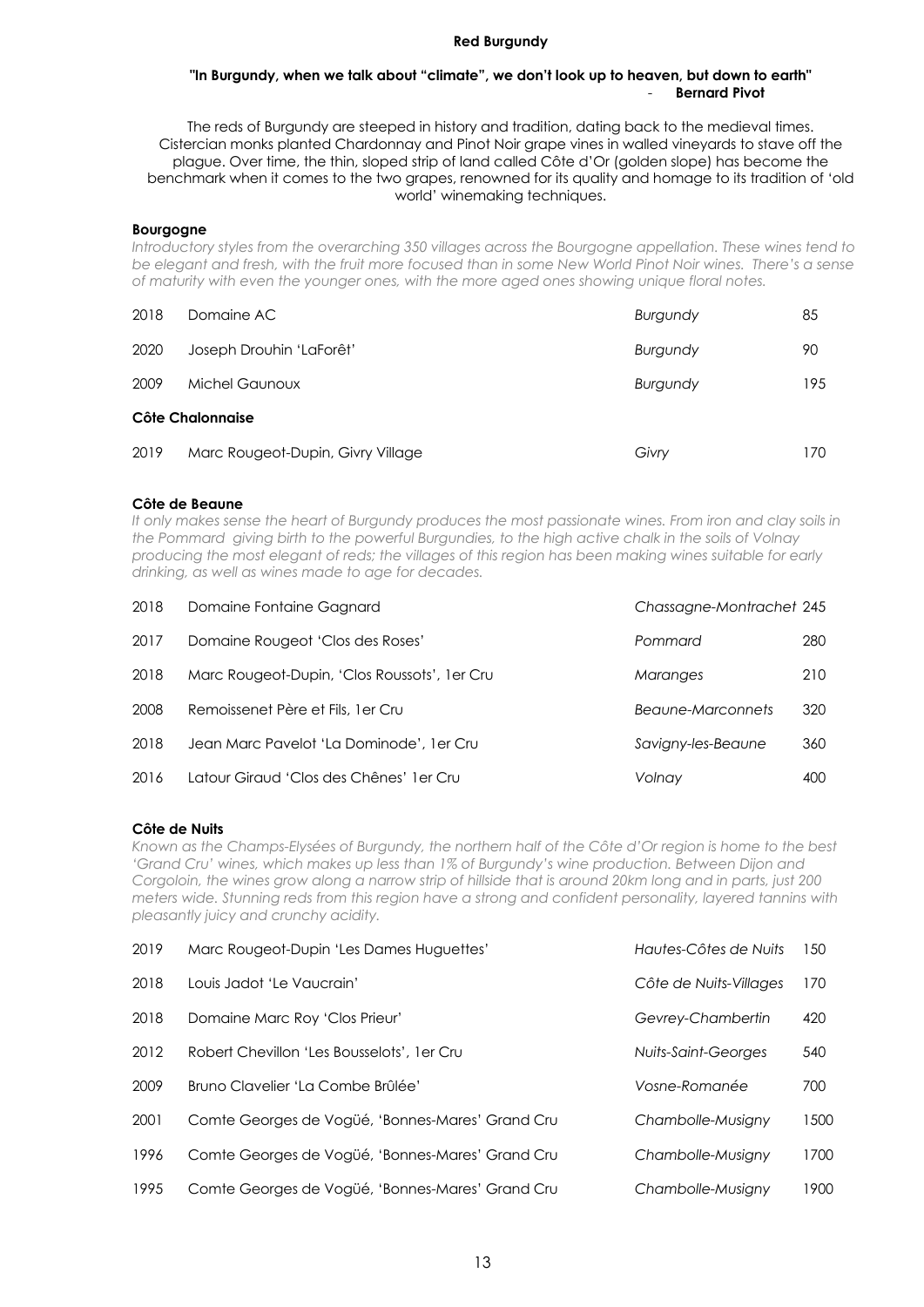# **Cabernet Sauvignon & Blends**

# **Australia**

| 2018 | Rob Hall Cab Sauv                                                                        | Yarra Valley, VIC   | 60  |
|------|------------------------------------------------------------------------------------------|---------------------|-----|
| 2017 | Yeringberg Cab Sauv, Merlot, Cab Franc, Malbec, Petit Verdot                             | Yarra Valley, VIC   | 165 |
| 2013 | Wantrina Estate Cab Sauv, Merlot                                                         | Yarra Valley, VIC   | 230 |
| 2016 | Levantine Hill 'Samantha's Paddock' Cab Sauv, Merlot, Cab Franc                          | Yarra Valley, VIC   | 360 |
| 2016 | Mount Mary 'Quintet' Cab Sauv, Merlot, Cab Franc, Malbec, Petit Verdot Yarra Valley, VIC |                     | 385 |
| 2017 | Craiglee Cab Sauv                                                                        | Sunbury, VIC        | 75  |
| 2002 | Redesdale Estate Cab Sauv                                                                | Heathcote, VIC      | 170 |
| 2003 | Redesdale Estate Cab Sauv, Cab Franc                                                     | Heathcote, VIC      | 140 |
| 1999 | <b>Birks Wendouree</b> Cab Sauv, Merlot                                                  | Clare Valley, SA    | 330 |
| 2018 | Rockford 'Rifle Range' Cab Sauv                                                          | Barossa Valley, SA  | 120 |
| 2016 | Greenock Estate Cab Sauv                                                                 | Barossa Valley, SA  | 125 |
| 2005 | Elderton 'Ashmead' Cab Sauv                                                              | Barossa Valley, SA  | 300 |
| 1963 | Yalumba 'Galway Claret' Cab Sauv, Shiraz                                                 | Barossa Valley, SA  | 350 |
| 2015 | Henschke 'Abbott's Prayer' Cab Sauv, Merlot                                              | Adelaide Hills, SA  | 300 |
| 2019 | Hickinbotham 'Trueman' Cab Sauv                                                          | McLaren Vale, SA    | 110 |
| 2013 | Shirvington 'Redwind' Cab Sauv                                                           | McLaren Vale, SA    | 125 |
| 2004 | Henschke 'Cyril' Cab Sauv                                                                | Eden Valley, SA     | 540 |
| 2019 | Parker Estate 'Terra Rossa' Cab Sauv                                                     | Coonawarra, SA      | 75  |
| 2013 | Rymill 'Maturation Release' Cab Sauv                                                     | Coonawarra, SA      | 105 |
| 2015 | Nightfall 'Draco' Cab Sauv                                                               | Coonawarra, SA      | 390 |
| 2010 | Wynns 'John Riddoch' Cab Sauv                                                            | Coonawarra, SA      | 450 |
| 2009 | Reschke 'Bos' Cab Sauv                                                                   | Coonawarra, SA      | 92  |
| 2010 | Reschke 'Empyrean' Cab Sauv                                                              | Coonawarra, SA      | 300 |
| 2018 | Frankland Estate Cab Sauv                                                                | Frankland River, WA | 65  |
| 2020 | Nocturne 'SR' Cabernets Cab Sauv, Merlot                                                 | Margaret River, WA  | 70  |
| 2018 | Domaine Naturaliste 'Rebus' Cab Sauv                                                     | Margaret River, WA  | 89  |
| 2021 | Cullen Cab Sauv, Merlot                                                                  | Margaret River, WA  | 92  |
| 2019 | Cullen, 'Diana Madeline' Cab Sauv, Merlot                                                | Margaret River, WA  | 250 |
| 2012 | Moss Wood Cab Sauv                                                                       | Margaret River, WA  | 395 |

# **Continued next page..**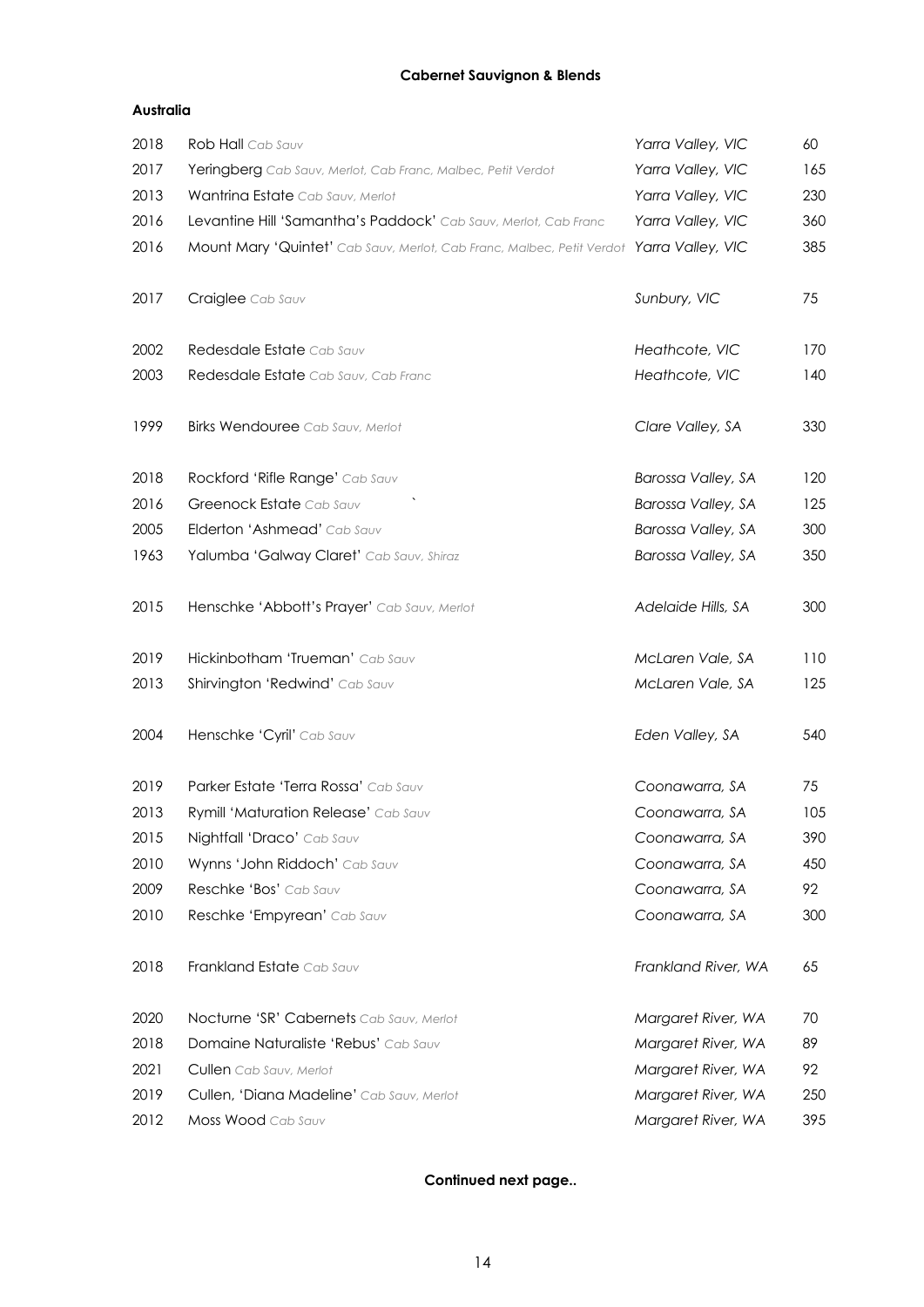| 2018       | Te Mata 'Coleraine' Cab Sauv             | Hawke's Bay   | 240 |
|------------|------------------------------------------|---------------|-----|
| Chile      |                                          |               |     |
| 2001       | <b>Aresti</b> Cab Sauv                   | Curicó        | 180 |
| <b>USA</b> |                                          |               |     |
| 2018       | Kendall Jackson 'Grand Reserve' Cab Sauv | Sonoma County | 145 |
| 2018       | Freemark Abbey Cab Sauv                  | Napa Valley   | 250 |

# **Red Bordeaux**

#### **Right Bank**

*This side of the Gironde estuary plays focus on Merlot dominant reds. The clay rich soils are perfect for producing bold wines of solid character, tobacco-ey with gorgeous chocolaty tannins. Fruit-wise, think rich plum and red berries… but this turns into blackberries when we start to migrate north to Pomerol.*

| 2016 | Château Mangan la Gaffeliere    | Saint-Emilion Grand Cru 125 |       |
|------|---------------------------------|-----------------------------|-------|
|      | 2015 Château Haut Roc Blanguant | Saint-Emilion Grand Cru 240 |       |
| 2014 | Château de Bel-Air              | Lalande de Pomerol          | - 170 |
| 2008 | Château La Grave                | Pomerol                     | 375   |

# **Left Bank**

*West and South of the Gironde posess gravel and clay soils that are most ideal to produce more earthy, and elegant reds with heavier tannins and a spectrum of body intensity – depending on the style of vineyard and vintage. The trademark style is clean and polished, with trademarks of blackcurrant, cedar and oak.*

| 2019 | Château Lestage-Darquier 'Grand Poujeaux'  | Moulis-en-Medoc         | 98   |
|------|--------------------------------------------|-------------------------|------|
| 2015 | Château la Fleur des Graves                | Graves de Vayres        | 120  |
| 2019 | Maison Advinam 'Bouffonne'                 | Graves                  | 160  |
| 2017 | Château Pontoise Cabarrus, Cru Bourgeois   | Haute-Medoc             | 120  |
| 2017 | Château Leoville Barton, 2ème Cru Classé   | <i><b>St Julien</b></i> | 450  |
| 1995 | Château Haut Brion, 1 er Cru Classé        | Pessac                  | 2000 |
| 1995 | Château Mouton Rothschild, 1 er Cru Classé | Pauillac                | 3000 |
| 1989 | Château Lafite Rothschild, 1 er Cru Classé | Pauillac                | 5000 |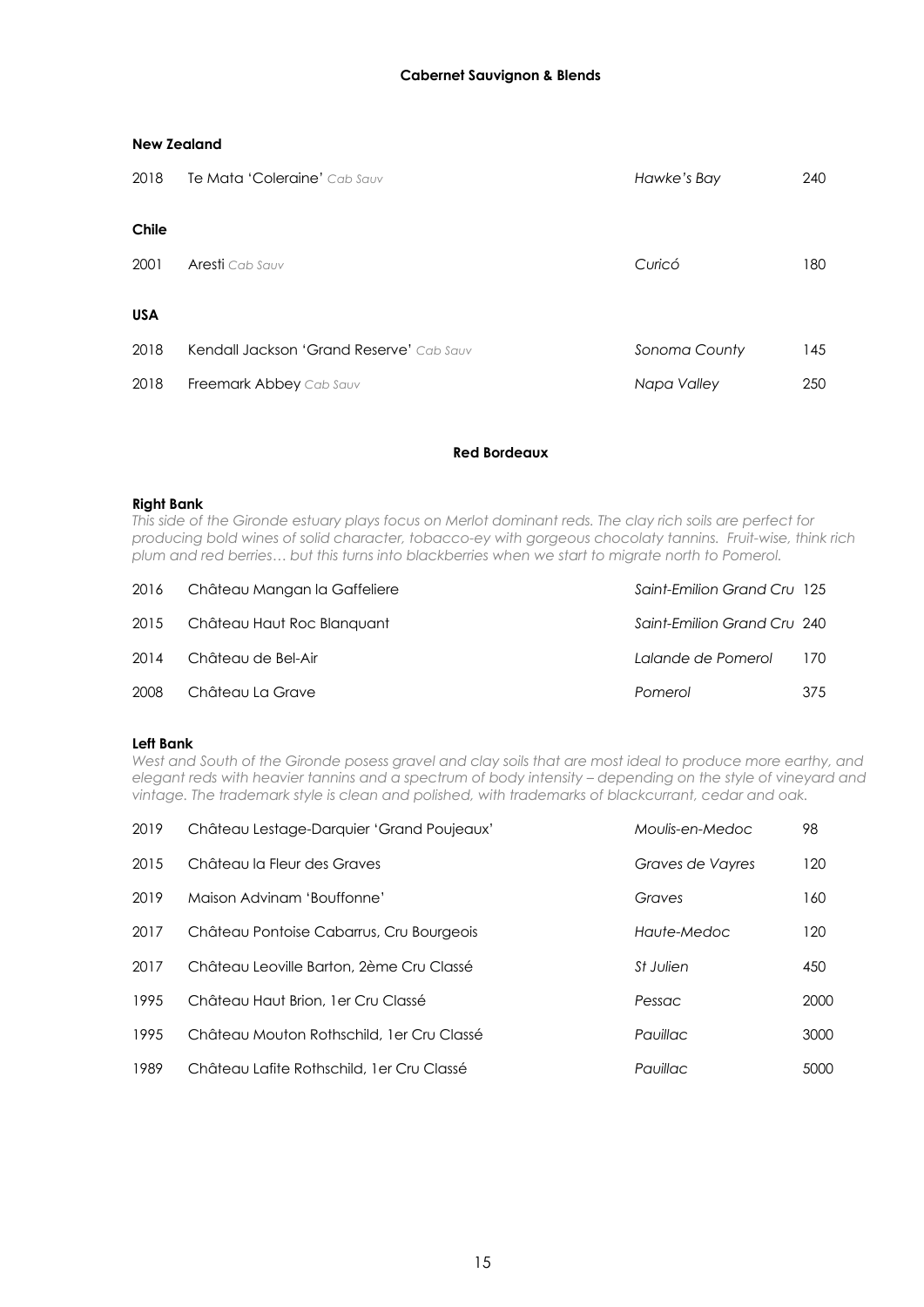# **New Zealand**

| 2018 | Man O'War 'Dreadnought'    | Waiheke Island | 100 |
|------|----------------------------|----------------|-----|
| 2018 | Te Mata 'Bullnose'         | Hawke's Bay    | 135 |
|      | 2013 Craggy Range 'Le Sol' | Hawke's Bay    | 320 |

# **France**

| 2018 | Pascal & Richard Jaume 'Crozes Hermitage'   | Rhône Valley | 110 |
|------|---------------------------------------------|--------------|-----|
| 2017 | Alain Graillot 'Crozes Hermitage'           | Rhône Valley | 170 |
| 2017 | Domaine Vincent Paris 'Saint-Joseph'        | Rhône Valley | 110 |
| 2017 | Domaine Jean-Claude Marsanne 'Saint-Joseph' | Rhône Valley | 160 |

# **Australia**

# **Victoria**

| 2019 | <b>Glen Garvald</b>                 | Yarra Valley, VIC | 115 |  |
|------|-------------------------------------|-------------------|-----|--|
| 2015 | Levantine Hill 'Melissa's Paddock'  | Yarra Valley, VIC | 365 |  |
| 2018 | Avani 'AMRIT'                       | Mornington, VIC   | 90  |  |
| 2018 | Domenica                            | Beechworth, VIC   | 95  |  |
| 2018 | Turners Crossing 'The Crossing'     | Bendigo, VIC      | 130 |  |
| 2018 | Sutton Grange                       | Bendigo, VIC      | 135 |  |
| 2019 | Faithful Child                      | Heathcote, VIC    | 80  |  |
| 2010 | Redesdale Estate                    | Heathcote, VIC    | 100 |  |
| 2001 | Redesdale Estate                    | Heathcote, VIC    | 210 |  |
| 2018 | Tellurian 'Tranter'                 | Heathcote, VIC    | 90  |  |
| 2012 | Tellurian 'Tranter'                 | Heathcote, VIC    | 130 |  |
| 2016 | Obscurite                           | Heathcote, VIC    | 130 |  |
| 2013 | Mount Langi Ghiran 'Langi'          | Grampains, VIC    | 330 |  |
| 2012 | Craiglee                            | Sunbury, VIC      | 190 |  |
|      | <b>Australian Capital Territory</b> |                   |     |  |

Nick O'Leary *Canberra District, ACT* 70

**Continued next page..**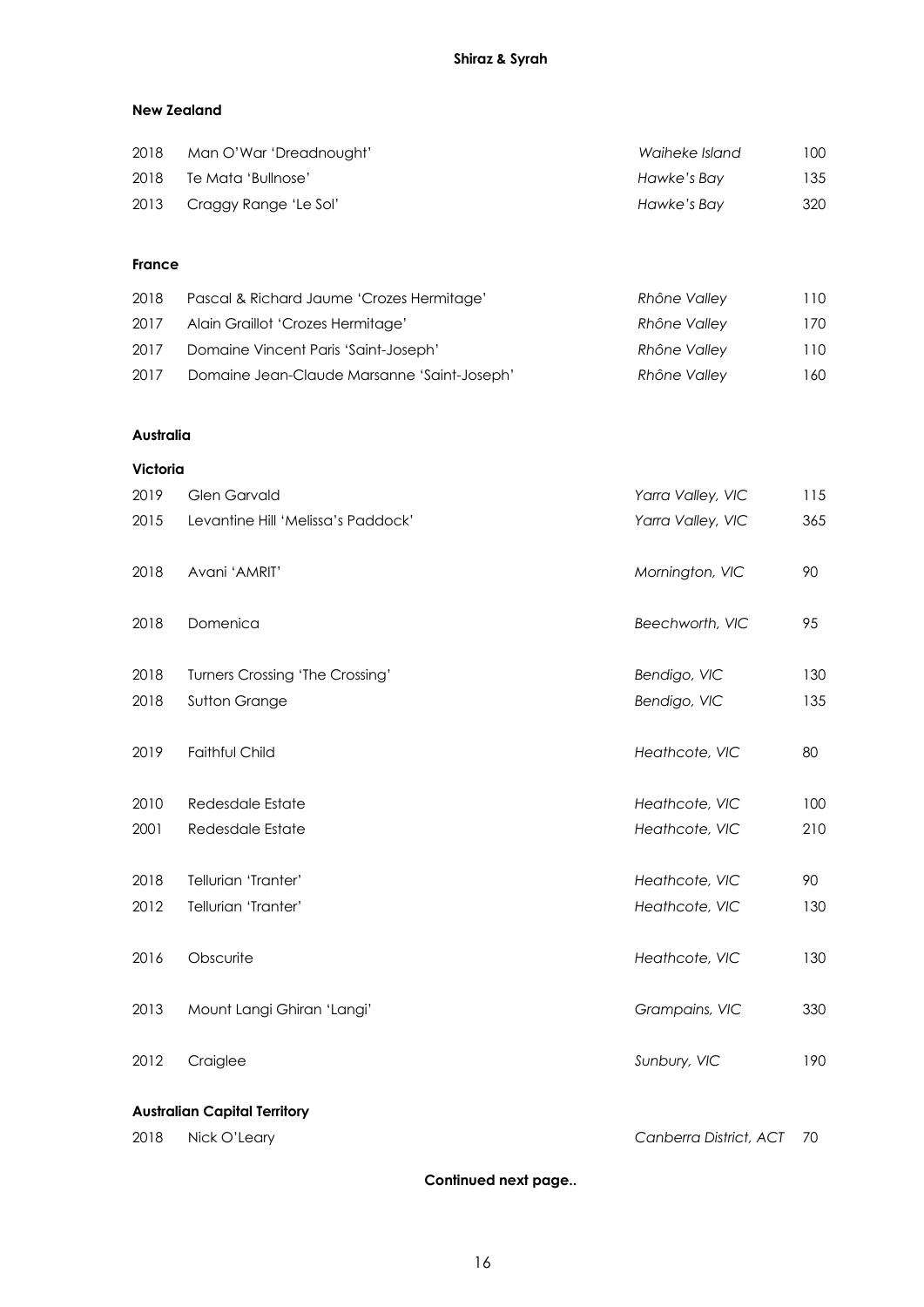# **Shiraz & Syrah**

|              | South Australia                                        |                                      |             |
|--------------|--------------------------------------------------------|--------------------------------------|-------------|
| 2018         | The Pawn Wine Co. 'Jeu de Fin'                         | Adelaide Hills, SA                   | 70          |
| 2013         | Shaw + Smith                                           | Adelaide Hills, SA                   | 165         |
| 2017         | Charles Melton 'Voice of Angels'                       | Adelaide Hills, SA                   | 195         |
| 2018         | Heartland 'Director's Cut'                             | Langhorne Creek, SA                  | 90          |
| 2018         | Mr Riggs 'JFR'                                         | McLaren Vale, SA                     | 106         |
| 2017         | Koomilya                                               | McLaren Vale, SA                     | 156         |
| 2013         | Hickinbotham 'Brooks Road'<br>III Assosciates 'Indent' | McLaren Vale, SA                     | 165         |
| 2000         |                                                        | McLaren Vale, SA                     | 180         |
| 2009<br>2001 | d'Arenberg 'The Dead Arm'<br>d'Arenberg 'The Dead Arm' | McLaren Vale, SA<br>McLaren Vale, SA | 400<br>450  |
| 2006         | Geoff Merrill 'Henley'                                 | McLaren Vale, SA                     | 345         |
| 2006         | Kay Brothers 'Block Six'                               | McLaren Vale, SA                     | 360         |
| 2016         | Oliver's Taranga 'M53'                                 | McLaren Vale, SA                     | 400         |
| 2018         | Two Hands 'Charlie's Garden'                           | Eden Valley, SA                      | 156         |
| 2002         | Henschke 'Mount Edelstone'                             | Eden Valley, SA                      | 850         |
| 2005         | Henschke 'Hill of Grace'                               | Eden Valley, SA                      | 300C        |
| 2019         | Michael Hall 'Sang de Pigeon'                          | Barossa Valley, SA                   | 80          |
| 2019         | Sons of Eden 'Zephyrus'                                | Barossa Valley, SA                   | 90          |
| 2017         | Rockbare RB1                                           | Barossa Valley, SA                   | 95          |
| 2002         | Kaelser 'The Bogan'                                    | Barossa Valley, SA                   | 250         |
| 2013         | Glaetzer 'Amon Ra'                                     | Barossa Valley, SA                   | 300         |
| 2016         | John Duval 'Eligo'                                     | Barossa Valley, SA                   | 340         |
| 2005         | Gibson 'Old Vine Collection'                           | Barossa Valley, SA                   | 390         |
| 2004         | Grant Burge 'Meshach'                                  | Barossa Valley, SA                   | 450         |
| 2019         | Elderton 'Neil Ashmead Grand Tourer'                   | Barossa Valley, SA                   | 100         |
| 2012         | Elderton 'Command'                                     | Barossa Valley, SA                   | 400         |
| 2005         | Elderton 'Command'                                     | Barossa Valley, SA                   | 500         |
| 2019         | Torbreck 'The Struie'                                  | Barossa Valley, SA                   | 140         |
| 2018         | Torbreck 'RunRig'                                      | Barossa Valley, SA                   | 720         |
| 2009         | Torbreck 'RunRig'                                      | Barossa Valley, SA                   | 1100        |
| 2016         | Two Hands 'Bella's Garden'                             | Barossa Valley, SA                   | 165         |
| 2015         | Two Hands 'Bella's Garden'                             | Barossa Valley, SA                   | 175         |
| 2010         | Two Hands 'Zippy's Block'                              | Barossa Valley, SA                   | 420         |
| 2006         | Two Hands 'Zippy's Block'                              | Barossa Valley, SA                   | 480         |
|              |                                                        |                                      |             |
| 2018         | Rockford 'Basket Press'                                | Barossa Valley, SA                   | 250         |
| 2017         | <b>Rockford 'Basket Press'</b>                         | Barossa Valley, SA                   | 300         |
| 2009         | <b>Rockford 'Basket Press'</b>                         | Barossa Valley, SA                   | 450         |
| 2020         | <b>Hentley Farm</b>                                    | Barossa Valley, SA                   | 80          |
| 2019         | Hentley Farm 'The Beast'                               | Barossa Valley, SA                   | 200         |
| 2018         | Hentley Farm 'Clos Otto'                               | Barossa Valley, SA                   | 500         |
| 2019         | Penfolds 'RWT Bin 798'                                 | Barossa Valley, SA                   | 450         |
| 2016         | Penfolds 'St. Henri'                                   | Multi-Regional, SA                   | 310         |
| 2002         | Penfolds 'St. Henri'                                   | Multi-Regional, SA                   | 450         |
| 2012         | Penfolds 'Bin 28'                                      | Multi-Regional, SA                   | 130         |
|              |                                                        |                                      |             |
| 2017         | Penfolds 'Grange'                                      | Multi-Regional, SA                   | 2000        |
| 2012         | Penfolds 'Grange'                                      | Multi-Regional, SA                   | 2500        |
| 2005         | Penfolds 'Grange'                                      | Multi-Regional, SA                   | <b>2900</b> |
| 1976         | Penfolds 'Grange'                                      | Multi-Regional, SA                   | 4500        |
| 2005         | Tatiarra 'Trademark'                                   | Multi-Regional, VIC & SA 190         |             |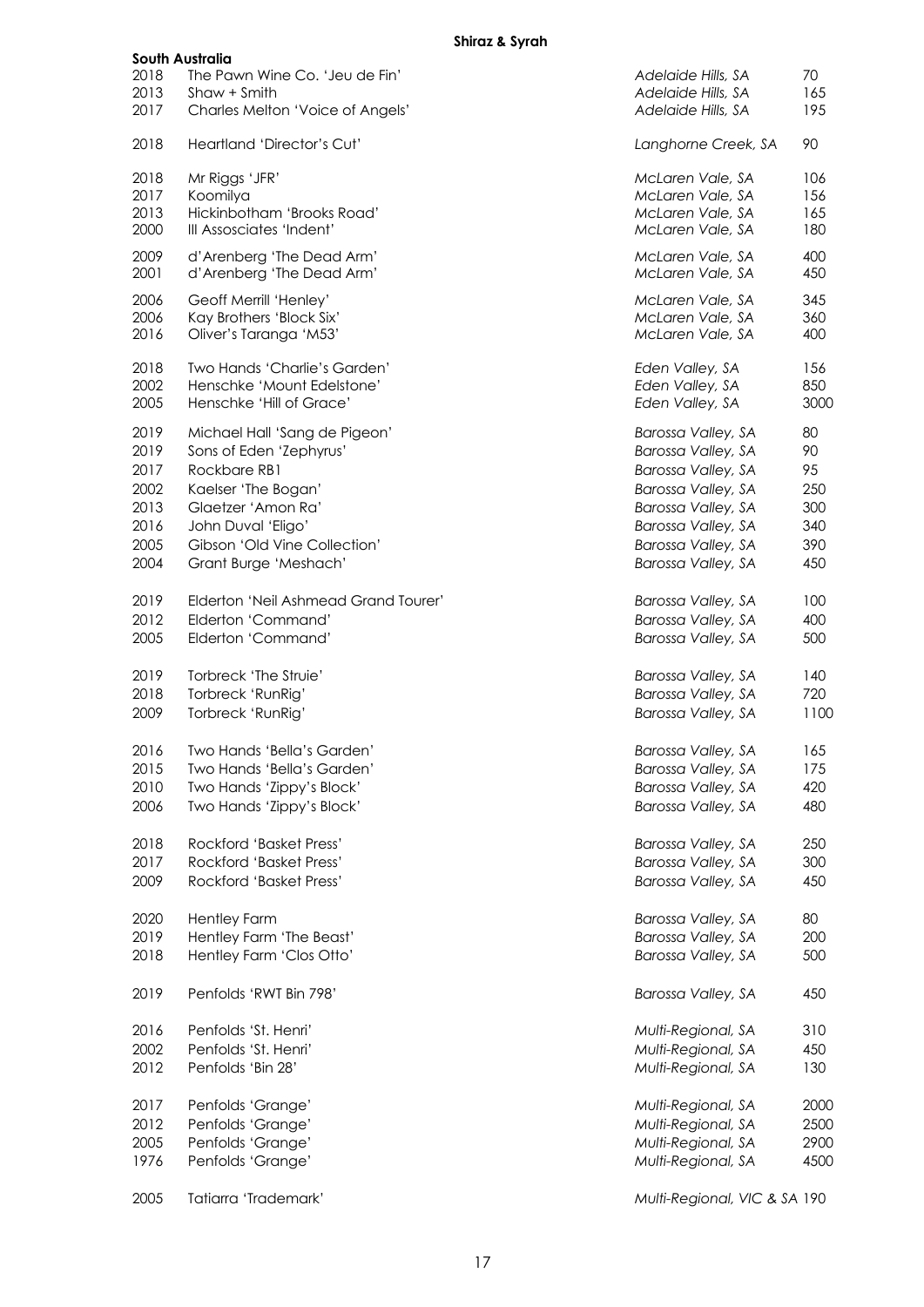# **Other Red / Shiraz Blends**

| 2018         | Rockford, 'Moppa Springs' Grenache, Mataro, Shiraz                                                | Barossa Valley, SA                       | 90         |
|--------------|---------------------------------------------------------------------------------------------------|------------------------------------------|------------|
| 2018         | Rockford 'Rod & Spur' Shiraz, Cabernet Sauvignon                                                  | Barossa Valley, SA                       | 115        |
| 2013         | Henschke 'Keyneton Euphonium' Shiraz, Cab Sauv, Merlot, Cab Franc                                 | Barossa Valley, SA                       | 210        |
| 2018<br>2010 | Penfolds 'Bin 389' Cabernet Sauvignon, Shiraz<br>Penfolds 'Bin 389' Cabernet Sauvignon, Shiraz    | Multi-regional, SA<br>Multi-regional, SA | 230<br>425 |
| <b>NV</b>    | Jeff Carrel 'Bistrologie'<br>Pinot Noir, Grenache, Syrah, Carignan, Cabernet Sauvignon            | Languedoc-Roussillon, France             | 60         |
| 2016         | Pierre Amadieu Cairanne 'Les Hautes Rives'<br>Grenache, Mourvèdre, Syrah                          | Rhône Valley, France                     | 75         |
| 2015         | Domaine de la Vielle Julienne 'Le Trois Sources' Châteauneuf-du-Pape<br>Grenache, Cinsault, Syrah | Rhône Valley, France                     | 360        |
|              | <b>Red Varietals</b>                                                                              |                                          |            |
| 2018         | Moric, Blaufränkisch                                                                              | <b>Burgenland, Austria</b>               | 97         |
| 2021         | Mac Forbes 'EB76', Pinot Meunier                                                                  | Healesville, VIC                         | 85         |
| 2019         | Dominique Piron 'Beaujolais Villages', Gamay                                                      | Beaujolais, France                       | 55         |
| 2018         | Domaine de Bel-Air 'Moulin-a-Vent', Gamay                                                         | Beaujolias, France                       | 95         |
| 2018         | Chateau Thivin 'Les Sept Vignes', Gamay                                                           | Beaujolais, France                       | 120        |
| 2018         | Craggy Range 'Gimblett Gravels', Merlot                                                           | Hawke's Bay, NZ                          | 82         |
| 2005         | Jones Winery, Merlot                                                                              | Rutherglen, VIC                          | 90         |
| 2019         | Nightfall 'Lupus', Merlot                                                                         | Coonawarra, SA                           | 190        |
| 2019         | Fabien Jouves 'Les Escures', Malbec                                                               | Cahors, France                           | 80         |
| 2020         | Cullen 'Mangan' East Block, Malbec, Petit Verdot                                                  | Margaret River, WA                       | 110        |
| 2016         | Charles Melton 'Reformation', Grenache                                                            | Barossa Valley, SA                       | 100        |
| 2013         | Yangarra 'High Sands', Grenache                                                                   | McLaren Vale, SA                         | 285        |
| 2015         | Chalmers, Nero d'Avola                                                                            | Heathcote, VIC                           | 70         |
| 2016         | Chalmers, Aglianico                                                                               | Heathcote, VIC                           | 85         |
| 2019         | Domaine Le Petit St Vincent<br>'Saumur Champigny', Cabernet Franc                                 | Loire Valley, France                     | 85         |
| 2018         | Pithon-Paillé 'Mozaik' Anjou, Cabernet Franc                                                      | Loire Valley, France                     | 100        |
| 2020         | Pithon-Paillé 'Grololo', Grolleau                                                                 | Loire Valley, France                     | 100        |
| 2019         | Lopez Cristobal, Tinto Roble, Merlot, Tempranillo                                                 | Ribera del Duero, Spain 70               |            |
| 1968         | R.L. de Heredia, Vina Tondonia, Gran Reserva, Tempranillo                                         | Rioja, Spain                             | 1800       |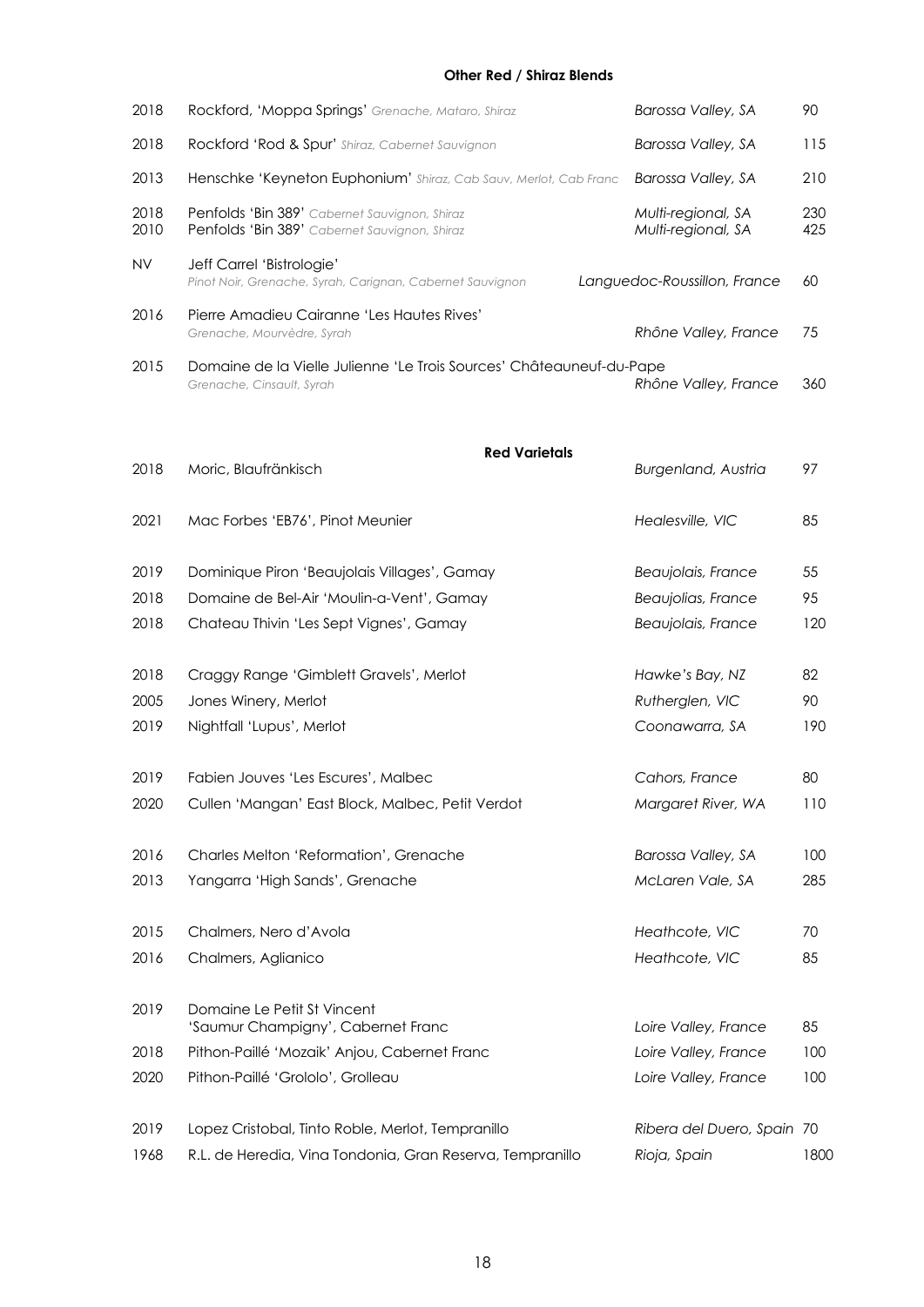#### **Italian Reds**

#### **Nebbiolo**

| 2018 | Azelia            | Piedmont | 90  |
|------|-------------------|----------|-----|
| 2018 | Vietti 'Perbacco' | Piedmont | 110 |

#### **Nebbiolo – Barolo**

*Nebbiolo being a notoriously difficult grape to cultivate, it requires good drainage and sun exposure. It is little wonder why the wines from Barolo are sought after due to the perfect conditions offering steep slopes, slow ripening conditions and ideal micro climates. Each mouthful of Barolo brings a world of flavour. Notes of liquorice, rose petals, blueberries and prunes, flirting with black pepper and cinnamon spices married with rich dark chocolate, old leather and sweet tobacco.*

*Tortonian soils are located mostly west of Barolo and a little of the northeast. The wines produced in this area are likely to be more perfumed, elegant, fruitier and softer—maturing relatively more rapidly in the bottle.*

| 2016 | Renato Corino                    | La Morra               | 200   |
|------|----------------------------------|------------------------|-------|
|      | 2017 Poderi Luigi Einaudi 'Ludo' | Bussia, Cannubi, Terlo | - 250 |
| 2017 | La Spinetta                      | Garetti                | 295   |

*Helvetian soils dominate in the area to the east on the rising hills of Monforte and Castiglione Falletto and across the valley at Serralunga. Helvetian soil is made up of many different types of sandstone, has a chalky beige color, and is rich in iron. Helvetian soils produce stronger wines with more colour, body, and tannins.*

| 2017 | Giovanni Rosso 'Del Comune di Serralunga d'Alba' | Serralunga d'Alba | 230 |
|------|--------------------------------------------------|-------------------|-----|
| 2016 | Luigi Vico 'Prapò'                               | Serralunga d'Alba | 440 |
| 2010 | Domenico Clerico 'Pajana'                        | Montforte d'Alba  | 600 |

#### **Sangiovese**

| 2019 | Rocca delle Macie, Chianti Classico                      | Tuscany        | 75  |
|------|----------------------------------------------------------|----------------|-----|
| 2015 | Fattoria Selvapiana 'Bucerchiale' Chianti Rufina Riserva | Tuscany        | 150 |
| 2020 | Le Ragnaie 'Troncone', Toscana Rosso                     | Tuscany        | 67  |
| 2017 | Le Ragnaie, Rosso di Montalcino                          | Tuscany        | 125 |
| 2013 | Caparzo, Brunello di Montalcino                          | Tuscany        | 267 |
| 2017 | Chiara Condello, Sangiovese Piccolo                      | Emilia-Romagna | 95  |

# **Varietals**

| 2018 | Contesa, Montepulciano                                                         | Abruzzo  | 65  |
|------|--------------------------------------------------------------------------------|----------|-----|
| 2018 | Domenico Clerico, 'Visadi', Dolcetto                                           | Piedmont | 95  |
| 2018 | Cigliutti 'Campass', Barbera d'Alba                                            | Piedmont | 115 |
| 2018 | Feudo Montoni, 'Lagnusa' Nero d'Avola                                          | Sicily   | 95  |
| 2014 | Terra Costa Ntino, 'Contrada Blandano'<br>Nerello Mascalese, Nerello Cappuccio | Etna     | 170 |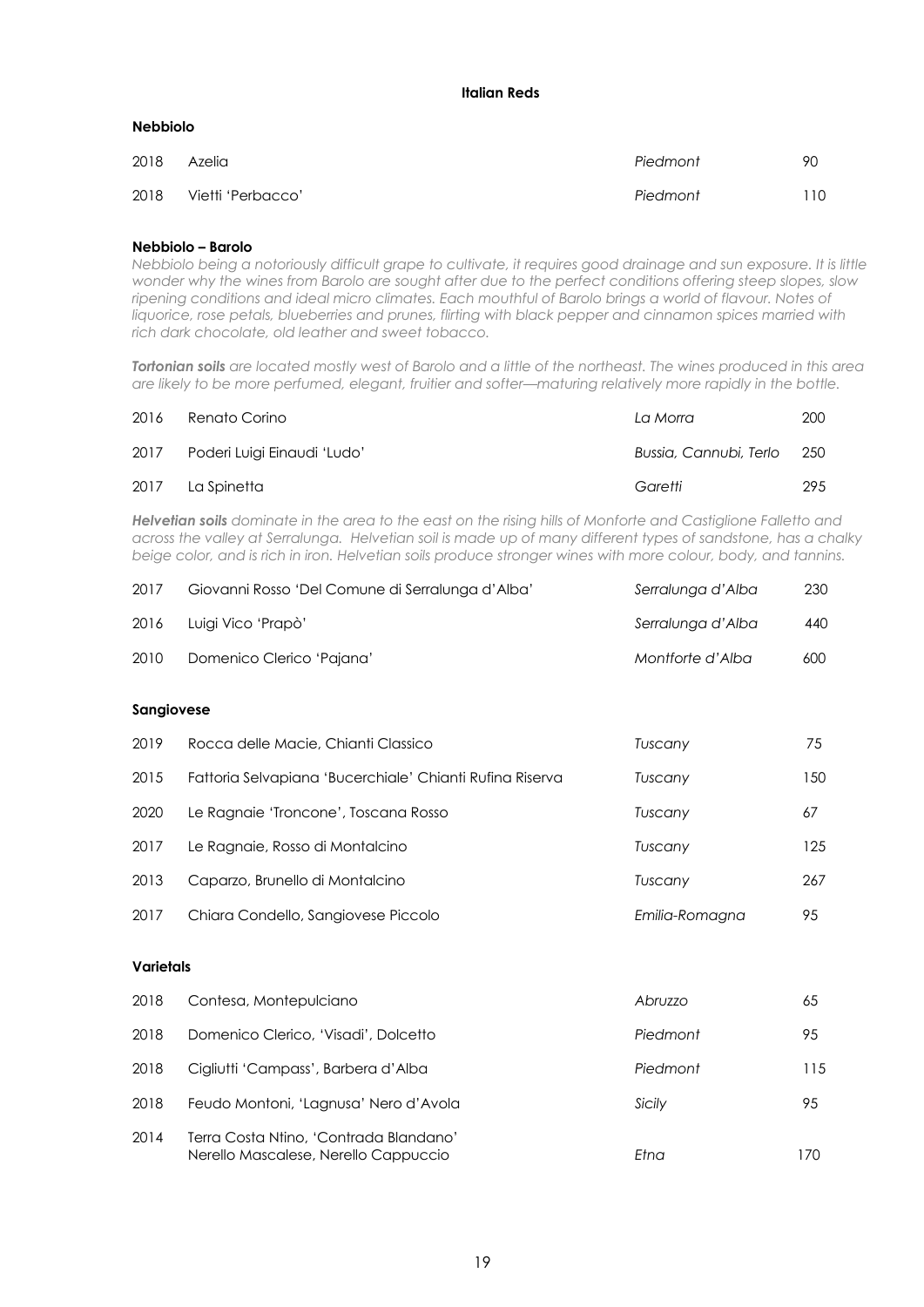**Dessert Styles**

| Australia    |                                                    |                        |                  |            |
|--------------|----------------------------------------------------|------------------------|------------------|------------|
| 2020         | Frogmore Creek 'Iced Riesling' 375ml               | Coal River Valley, TAS | 14               | 65         |
| 2018         | Scorpo 'Pinsanto', Late Harvest Pinot Gris 375ml   | Mornington, VIC        | 16               | 80         |
| 2020         | Levantine Hill 'Melange Botrytis' 375ml            | Yarra Valley, VIC      |                  | 92         |
| 2020         | Elderton, Botrytis 'Golden Semillon' 375ml         | Barossa Valley, SA     |                  | 65         |
| 2019         | Penfolds 'Cellar Reserve' Viognier 375ml           | Barossa Valley, SA     | 16               | 80         |
| 2015         | Rockford 'P.W. Mayflower' Cane Cut Semillon 375ml  | Barossa Valley, SA     |                  | 100        |
| 2017         | Chalmers, Lambrusco 'Appassimento' 375ml           | Murray Darling, VIC    | 18               | 100        |
| Germany      |                                                    |                        |                  |            |
| 2016         | Dr Loosen, Eiswein 375ml                           | Mosel                  |                  | 300        |
| Austria      |                                                    |                        |                  |            |
| 2017         | Domäne Wachau 'Terrassen', Beerenauslese 375ml     | Wachau                 |                  | 85         |
| <b>Italy</b> |                                                    |                        |                  |            |
| 2021         | Borgo Maragliano 'La Caliera' Moscato d'Asti 750ml | Piedmont               | 16               | 70         |
| France       |                                                    |                        |                  |            |
| 2015         | Mas Amiel 'Vintage Blanc' 750ml                    | Roussillon             | 25               | 130        |
| 2018         | Mas Amiel 'Vintage Rouge' 375ml                    | Roussillon             | 17               | 95         |
| 2008         | Didier Dagueneau 'Les Jardins de Babylone' 750ml   | Jurançon               |                  | 350        |
|              | South Africa                                       |                        |                  |            |
| 2006         | Klein Konstantia 'Vin de Constance' 500ml          | <b>Western Cape</b>    |                  | 600        |
|              | <b>Fortified</b>                                   |                        |                  |            |
| <b>NV</b>    | All Saints 'Grand' Muscat 375ml                    | Rutherglen, VIC        | Gls (60ml)<br>30 | Btl<br>180 |
| <b>NV</b>    | Penfolds 'Grandfather' Tawny Port 750ml            | Multi-Regional, SA     | 20               | 200        |
| 2010         | Rozes, LBV Port<br>750ml                           | Douro, Portugal        | 22               | <b>200</b> |
| 1987         | Niepoort 'Vintage' Port 750ml                      | Douro, Portugal        |                  | 45C        |
| 1975         | Mas Amiel Maury 750ml                              | Roussillon, France     |                  | 25C        |
| 1969         | Mas Amiel Maury 750ml                              | Roussillon, France     |                  | 35C        |
| <b>NV</b>    | Valdespino Pedro Ximenez                           | Jerez, Spain           | 12               |            |

# **Cognac & Armagnac**

| Hennessy 'VSOP'<br>Martell 'VSOP'<br>Paul Giraud 'XO'<br>Remy Martin 'XO Excellence' | 20<br>-30<br>40 |
|--------------------------------------------------------------------------------------|-----------------|
| 1985 Delord Bas Armagnac                                                             |                 |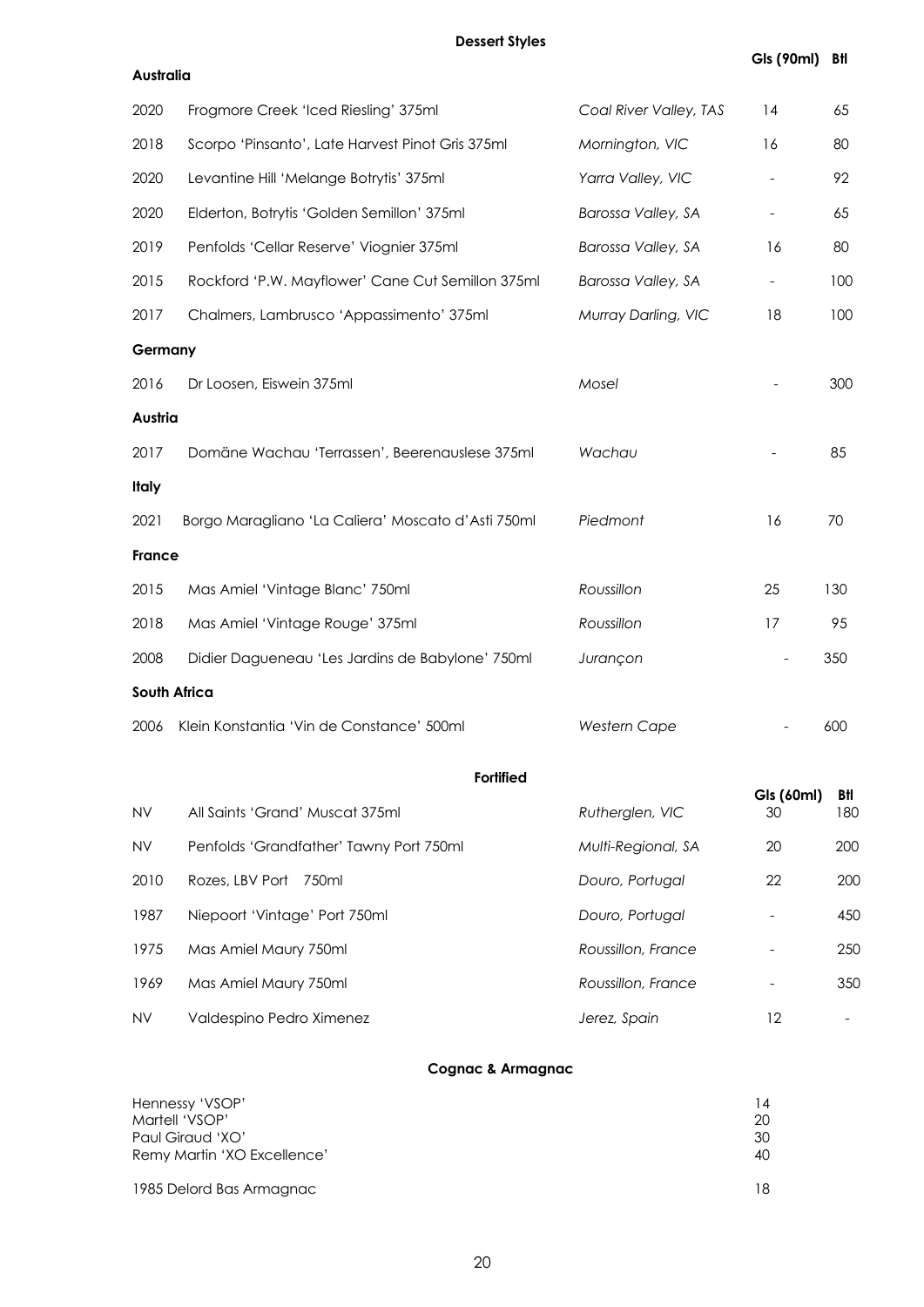| Villa Massa Limoncello<br>Amaro Montenegro<br>Fernet Branca<br>Frangelico<br>Drambuie<br>Kahlua<br><b>Baileys Irish Cream</b><br>Cointreau | Liqueur                     |                    | 14<br>$12 \overline{ }$<br>12 <sup>2</sup><br>12<br>12<br>12<br>$12 \overline{ }$<br>12 |
|--------------------------------------------------------------------------------------------------------------------------------------------|-----------------------------|--------------------|-----------------------------------------------------------------------------------------|
| 666 'Pure Tasmanian'                                                                                                                       | Vodka                       | Tasmania           | 12                                                                                      |
| Hartshorn, Sheep Whey                                                                                                                      |                             | Tasmania           | 20                                                                                      |
| Ketel One                                                                                                                                  |                             | <b>Netherlands</b> | 12                                                                                      |
| Grey Goose                                                                                                                                 |                             | France             | 16                                                                                      |
| <b>Belvedere</b>                                                                                                                           |                             | Poland             | 16                                                                                      |
| Beluga 'Noble'                                                                                                                             |                             | Russia             | 16                                                                                      |
| Beluga 'Gold Line'                                                                                                                         |                             | Russia             | 30                                                                                      |
|                                                                                                                                            | Gin                         |                    |                                                                                         |
| Hippocampus                                                                                                                                |                             | <b>VIC</b>         | 16                                                                                      |
| Four Pillars 'Rare Dry'                                                                                                                    |                             | <b>VIC</b>         | 14                                                                                      |
| Four Pillars 'Bloody Shiraz'                                                                                                               |                             | <b>VIC</b>         | 16                                                                                      |
| Four Pillars 'Navy Strength'                                                                                                               |                             | VIC                | 20                                                                                      |
| Nosferatu 'Blood Orange'                                                                                                                   |                             | VIC                | 16                                                                                      |
| Archie Rose 'Signature Dry'                                                                                                                |                             | <b>NSW</b>         | 18                                                                                      |
| Dasher & Fisher 'Ocean Gin'                                                                                                                |                             | <b>TAS</b>         | 18                                                                                      |
| Roku                                                                                                                                       |                             | <b>JP</b>          | 16                                                                                      |
| Tanqueray                                                                                                                                  |                             | UK                 | 14                                                                                      |
| Hendricks                                                                                                                                  |                             | UK                 | 14                                                                                      |
| Gin Mare                                                                                                                                   |                             | SP                 | 16                                                                                      |
| Aviation 'American Gin'                                                                                                                    |                             | US                 | 14                                                                                      |
|                                                                                                                                            | <b>Tequila &amp; Mezcal</b> |                    |                                                                                         |
| Patrón 'Silver'                                                                                                                            |                             | Mexico             | 18                                                                                      |
| Patrón 'XO Café'                                                                                                                           |                             | Mexico             | 20                                                                                      |
| Patrón 'Reposado'                                                                                                                          |                             | Mexico             | 28                                                                                      |
| Casamigos Blanco                                                                                                                           |                             | Mexico             | 16                                                                                      |
| Espolon Blanco                                                                                                                             |                             | Mexico             | 12                                                                                      |
| Don Julio Anejo                                                                                                                            |                             | Mexico             | 28                                                                                      |
| Del Maguey Vida Mezcal                                                                                                                     |                             | Mexico             | 16                                                                                      |
|                                                                                                                                            | Rum                         |                    |                                                                                         |
| Appleton Estate 'Signature'                                                                                                                |                             | Jamaica            | 14                                                                                      |
| Appleton Estate '12yo Rare Casks'                                                                                                          |                             | Jamaica            | 20                                                                                      |
| Havana Club Gold                                                                                                                           |                             | Cuba               | 12                                                                                      |
| Diplomatico Reserva Exclusiva                                                                                                              |                             | Venezuela          | 20                                                                                      |
| Woodford Reserve Double Oaked                                                                                                              | <b>Bourbon</b>              | Kentucky           | 20                                                                                      |
| Basil Hayden 8 Year Old                                                                                                                    |                             | Kentucky           | 16                                                                                      |
| Elijah Craig Small Batch                                                                                                                   |                             | Kentucky           | 16                                                                                      |
| <b>Buffalo Trace</b>                                                                                                                       |                             | Kentucky           | 12                                                                                      |
| <b>Makers Mark</b>                                                                                                                         |                             | Kentucky           | 12                                                                                      |